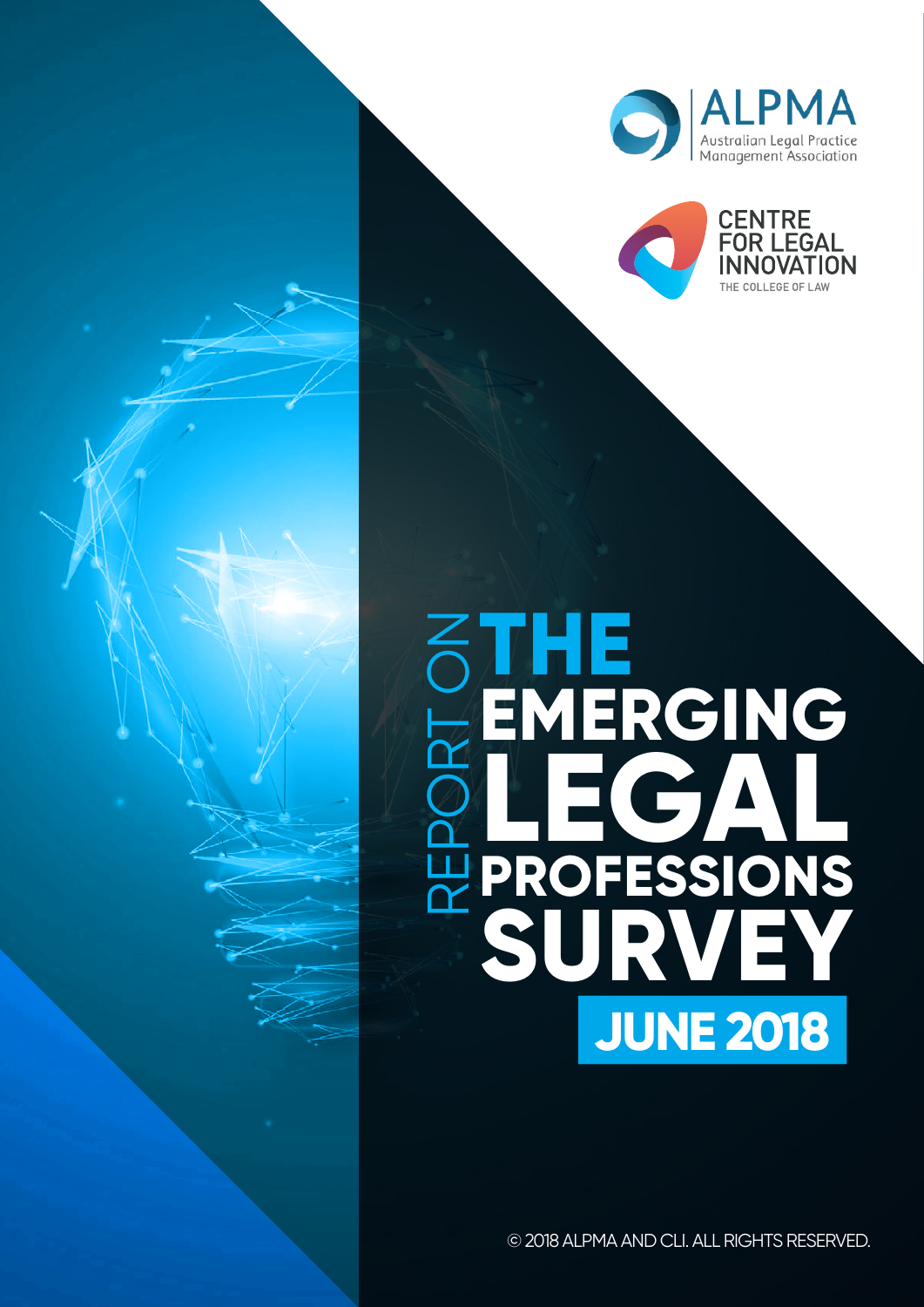

| Introduction                                    | 3  |  |  |  |  |
|-------------------------------------------------|----|--|--|--|--|
| What we learnt - key takeaways                  |    |  |  |  |  |
| Impact of technology, innovation and disruption |    |  |  |  |  |
| The changing legal workforce                    | 14 |  |  |  |  |
| Outsourcing                                     | 17 |  |  |  |  |
| Competency frameworks                           | 20 |  |  |  |  |
| Career paths                                    | 23 |  |  |  |  |
| Expectations versus reality                     | 24 |  |  |  |  |
| Industry standards                              | 27 |  |  |  |  |
| Where do we go from here?                       | 31 |  |  |  |  |
| Appendix 1: Profile of respondents              | 33 |  |  |  |  |
| Acknowledgments                                 | 38 |  |  |  |  |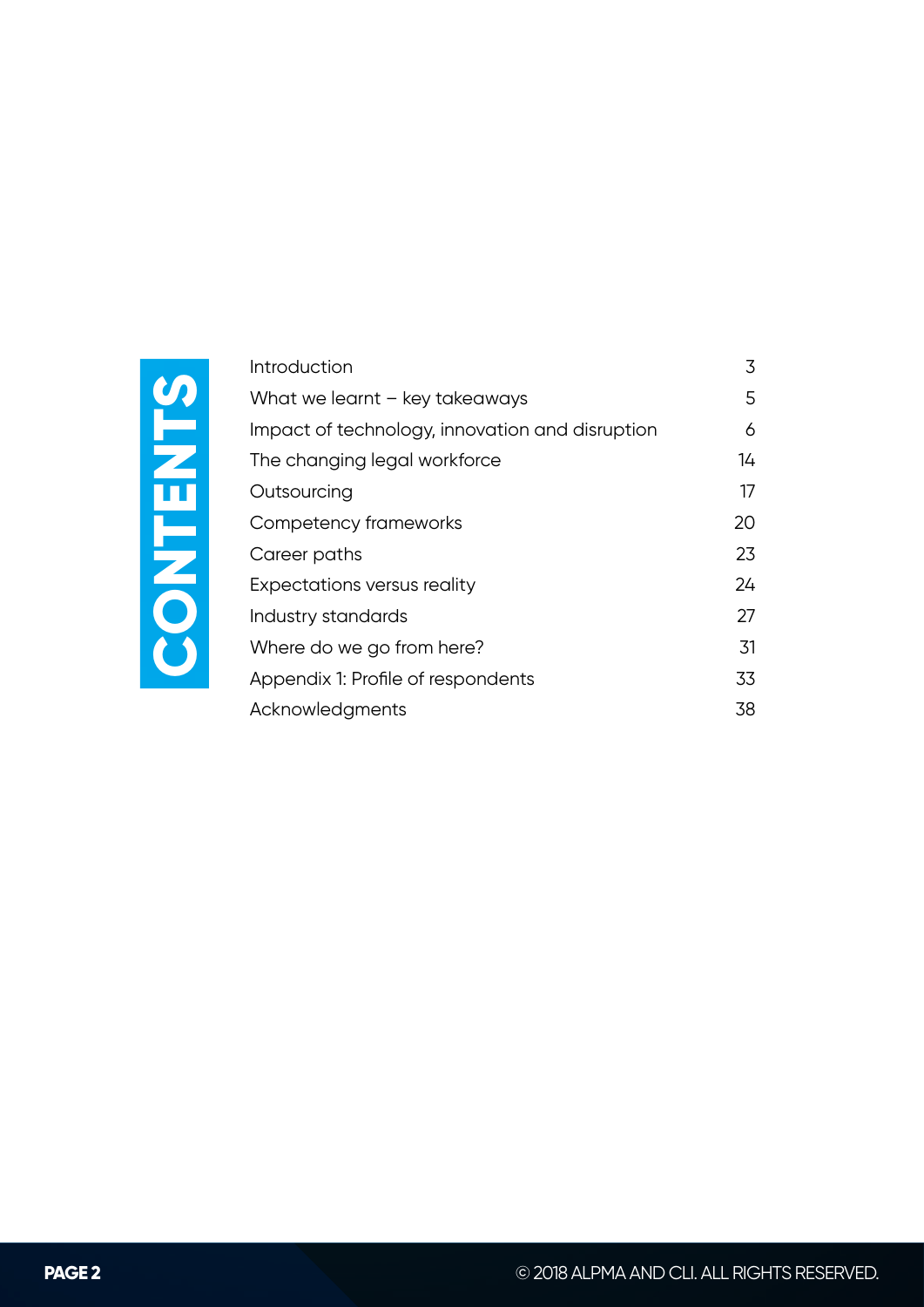# **INTRODUCTION**

The legal profession is in transition. The changes have been identified in a growing number of blogs, articles, books, and commentary from all corners of the legal industry: academics, practitioners, clients, consultants, and so the list goes on. This discourse has been important and necessary. It also means we can identify with certainty the drivers of change: technology and AI; client demands; globalisation; diversity and inclusion; and the need for continuous improvement. We still have much to learn about the depth and breadth of the changes or to accept that change is the industry's new constant.

We know now that traditional lawyer work (done exclusively by lawyers) is decreasing and legal work (done by other professionals and not necessarily lawyers)<sup>1</sup> is increasing. Everything about work is changing for everyone in every industry, but we need to better understand how it applies to each of us, our law firms, legal departments and legal organisations. We need to share experiences, stories, successes and failures. And we need to collaborate and innovate if we are to part of the solution that keeps us relevant and competitive.

The need for more empirical research to guide individuals and organisations as they navigate this transformation was identified in a number of recent law society and bar association reports, such as those from the UK, Canada, US and NSW.<sup>2</sup> Of the many issues requiring further investigation we identified one which we believe is pivotal but attracting less attention than the changing role of lawyers - the emerging role of the "other" professionals working in the legal industry. In this report, we refer to this talented group of generalists and specialists as legal business professionals.

From the ground-breaking work of Richard Susskind,<sup>3</sup> we have known for some time that law firms and legal departments are now operating in a new and different legal marketplace. We likewise knew from the work of David Maister<sup>4</sup> that the leadership and management of law firms has changed. The global financial crisis provided a perfect storm for a more professional and more corporate executive team of new C(Chief)-suite professionals we know now as COOs and CEOs to evolve. As the storm unfolded and the complexity of the new legal marketplace was revealed, new roles with different responsibilities emerged. The C-suite has now expanded and been joined by a D (Director) and M (Manger)–suite in functional areas like IT, privacy, data security, innovation, digital communication, talent management, HR, finance, marketing and business development, diversity and inclusion, data analytics, legal operations, change management, organisational development and pro bono.

Different times call for new and different capabilities and not those we would have typically identified with lawyers. So what does this new legal workforce look like? Do all law firms have the same roles? Are the people in these roles recognised for the capabilities they bring to a firm? Do these professionals have a career path? How do law firms determine the best candidates for these roles? And are law firms just talking about new capabilities, or have they developed teams with multi-disciplinary skills to deliver the next best practices to clients?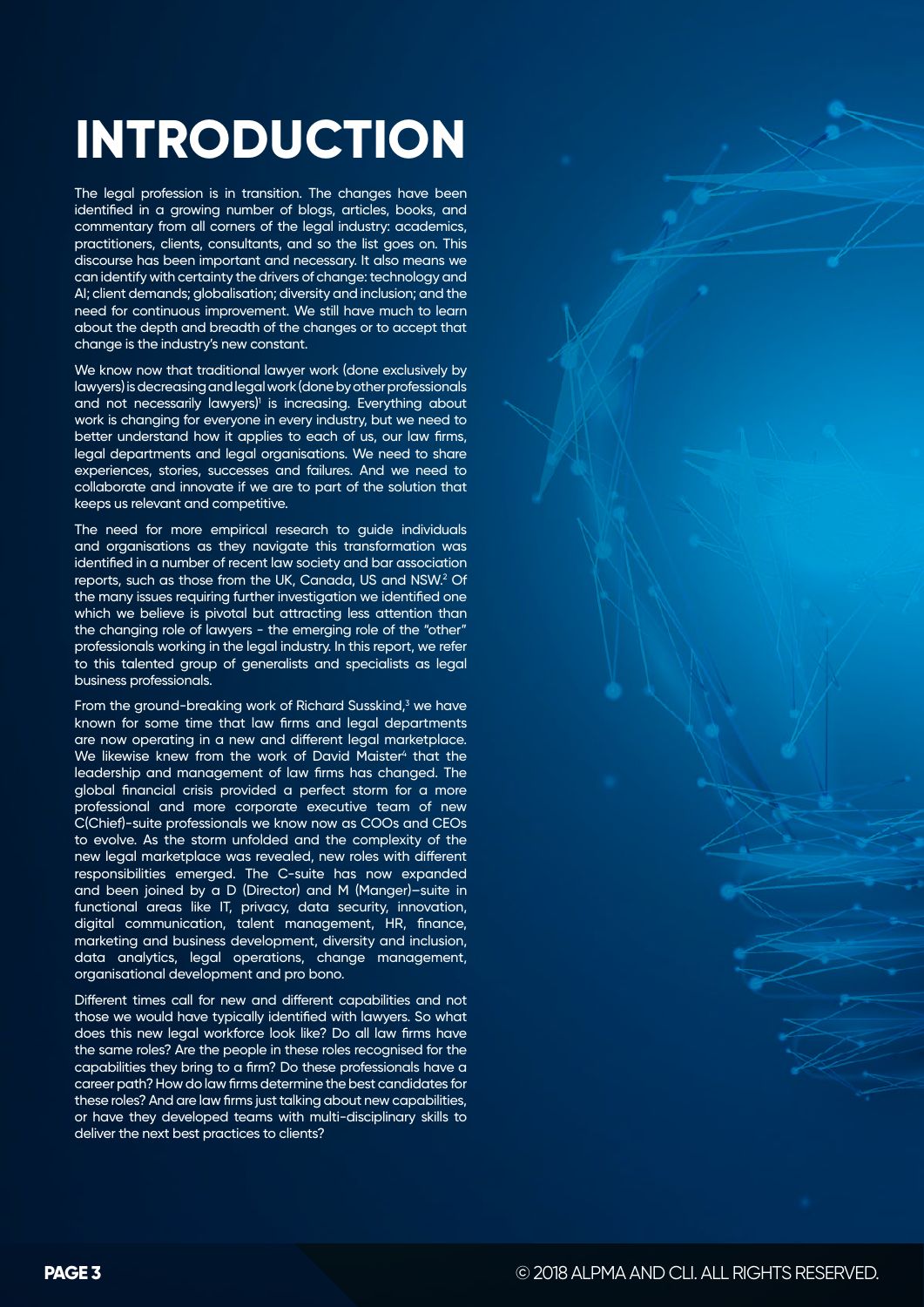In January and February 2018, the Australasian Legal Practice Management Association (ALPMA) and the Centre for Legal Innovation at The College of Law (CLI) conducted The Emerging Legal Professions Survey to understand the context for, and seek answers to, these questions.

We believe this is the first comprehensive online survey on the emerging professions within the legal industry. The invitation to participate was sent to law firms and legal departments of varying size, location and profile. Individuals were asked to respond to the survey on behalf of their organisations as well as to provide their own perspective on different topics. Responses were received from 188 people comprising a representative cross-section of the legal industry, mostly in Australia.5 This report summarizes the views expressed by the respondents. It also highlights those areas which we believe warrant further investigation.

This report is a snapshot in time. It helps us understand how far law firms and legal departments have progressed and how much further they still have to go to future-proof themselves in the only way they can, through the people they employ.

This report is not the end of what we all need to know. It's the beginning of our work in this area. It is intended to provoke discussion and discourse and will initially raise more questions than answers. We believe if the legal profession acts collaboratively, thoughtfully and with intention, like ALPMA and the CLI have in partnering on this report, then answers will be found that bring about sustained change.

Our sincere thanks to those of you who responded to the survey – we could not have done this without you. A special thank you also to Thoughtbroker who crunched the numbers for us. We look forward to engaging with all our readers in the months ahead. We welcome your contribution as feedback on this report or as part of the other surveys, workshops, events, webinars, podcasts that will follow.

#### **FOR ALPMA**

#### **Fiona Croswell**

Learning & Development Manager +61 425 277 883 / f.croswell@alpma.com.au www.alpma.com.au

#### **FOR CENTRE FOR LEGAL INNOVATION**

**Terri Mottershead Director** + 61 438355427 / tmottershead@collaw.edu.au www.cli.collaw.com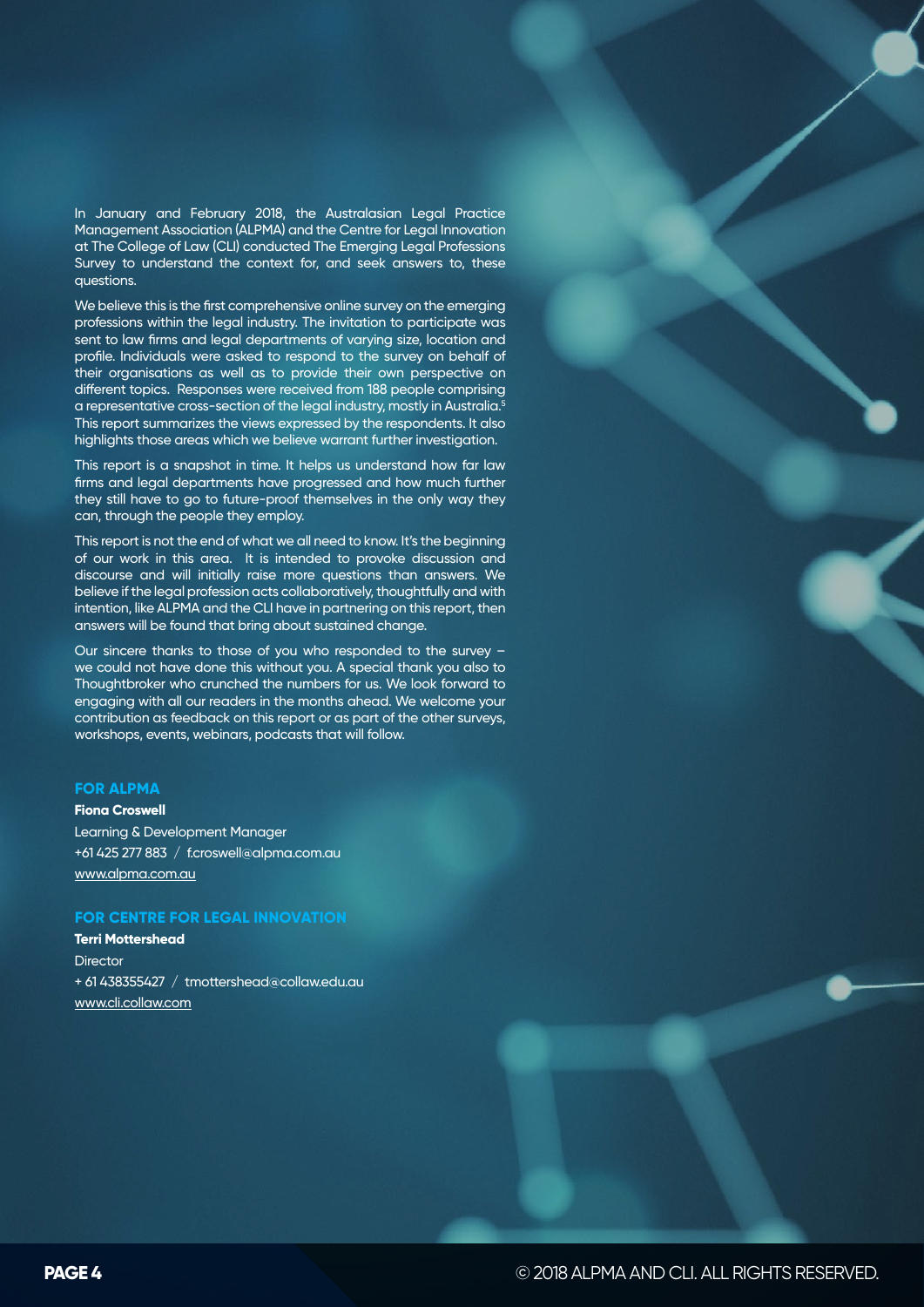### **WHAT WE LEARNT – KEY TAKEAWAYS**



- The depth and breadth of change taking place in the legal industry is significant and impacting everything and everyone – firms large and small, in-house counsel, alternative service providers, lawyers, and all other legal professionals.
- The division of lawyer and leaal work is changing but most law firms are underprepared for it. Law firm talent management strategies remain focused mostly on lawyers and not equally on the emerging, multi-disciplinary group of legal business professionals.
- In the past five years, there has been less of a focus on people management issues generally, although this is changing.
- The use of competency frameworks to support and quide professional development and career progression are common in law firms, although the focus is on developing the capabilities of lawyers, rather than legal business professionals.
- In the last five years law firms and legal departments have employed people to fill roles in business development/ marketing, C-suite positions, office management, IT/ innovation and HR/Talent Management. However, they do not anticipate increasing the headcount in these areas in the next three years. In the same periods they have employed more lawyers and anticipate this continuing.
- In the last three years, half of all people employed in the legal industry have had their work changed by disruption, technology or innovation. However, forty percent also reported no change.
- Most people believed the changes to the way they work have been for the better and made their jobs easier.
- The impact of changes to work were felt most acutely by people in international firms. Women experienced a greater impact on their roles than men. Mid-career professionals were the most impacted by the changes.
- Senior management or the C-level team were the group most likely to have had their job functions reinvented during the last three years.
- The higher the education level of the person in a law firm, the more likely they were to have had their job function changed in the last three years.
- While lawyers and legal business professionals work together to service the needs of clients, they do not necessarily share the same employment status. Lawyers are more likely to be employed on a full-time basis than legal business professionals in law firms.
- More than half of the law firms and legal departments (51 per cent) anticipate outsourcing more of the work done by legal business professionals in the next three years. Almost one-quarter (24 per cent), also indicted they will insource more of this work. If these trends hold true then legal business professionals are poised to have a larger influence on the way legal work is delivered, working either inside organisations or outside with alternative service providers.
- Most respondents felt industry standards help in the recruiting process. Respondents considered academic qualifications for lawyers most important when hiring but used a much wider criteria for legal business professionals including experience, team compatibility, flexibility, ability to learn, ability to use technology, referees, referrals and positive recommendations.
- The respondents supported the development of industry standards for both lawyers and legal business professionals, with some common and different areas of priority. The responsibility to demonstrate proficiency with technology was viewed as important for all. However, the use of tech tools and augmentation of technology into practice was viewed as a higher priority for the legal business professionals. Leadership was identified as a significantly higher priority for lawyers than legal business professionals. These priorities reflect a more traditional view of the work and role of lawyers and legal business professionals in the legal industry.
- Legal professional associations (like ALPMA) and state law societies, topped the list of organisations that respondents felt should develop, monitor, manage and provide certifications for any new legal industry standards.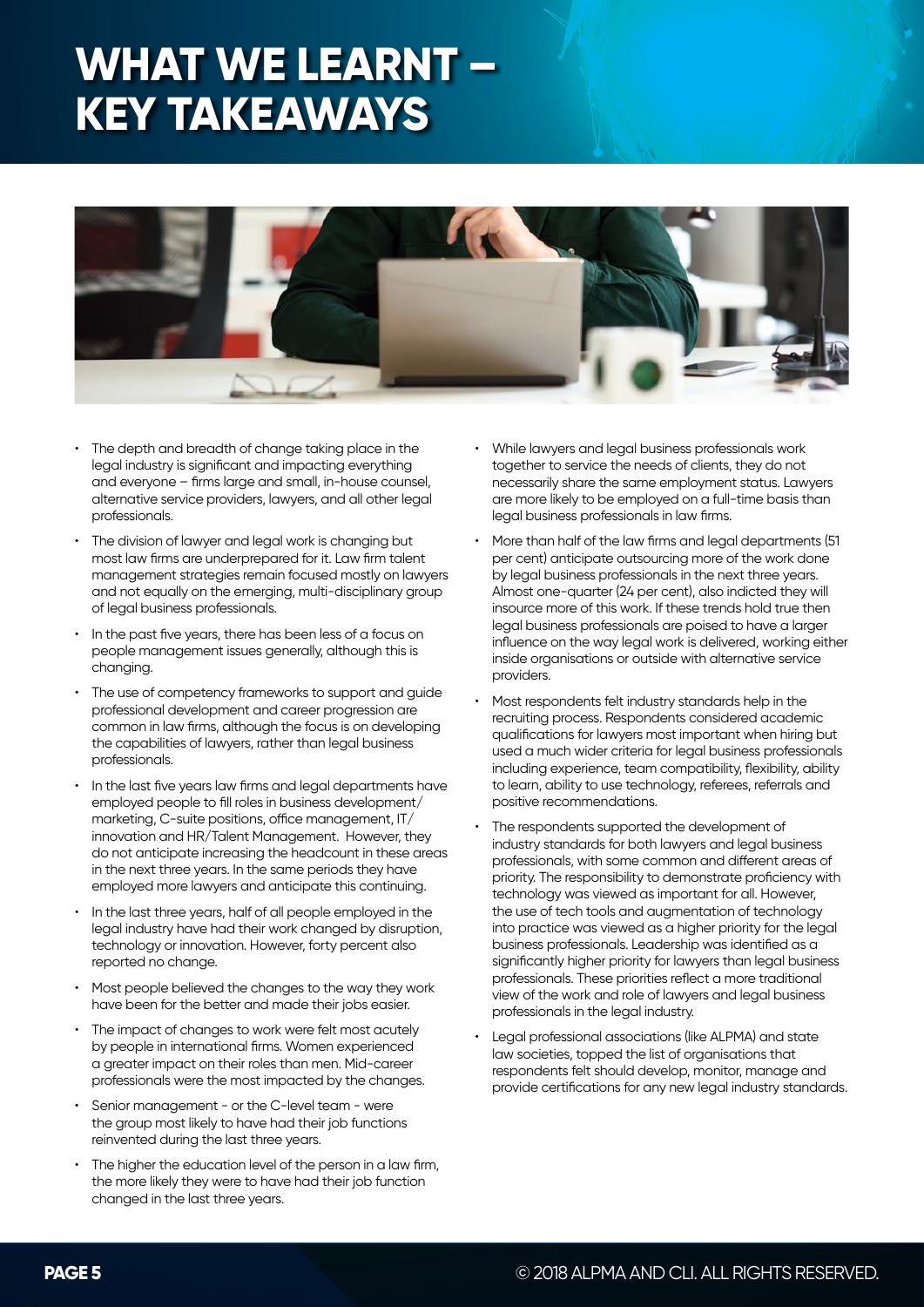*Disruption has certainly had a positive impact. It makes lawyers analyse what they do for their hourly rate more than they ever have before. That can only be a good thing for the profession and clients. They have to work quicker and smarter.*

### **Legal Profession Management Consultant**

To give the survey context, we sought views and general information about changes in the legal industry brought about by technology, innovation or disruption. We investigated whether responses differed according to location, gender, level of education or job function. Input was also requested on whether the impact was viewed as positive or negative.

#### **IMPACT ON THE PERSON'S ROLE**

Half of all respondents identified technology, innovation or disruption as directly impacting the changes to their role in the last three years. Forty percent indicated their role had not changed and another ten percent were unsure.

**FIGURE 1:** In the last three years, has your role changed due to the impact of technology, innovation or disruption in the legal industry?

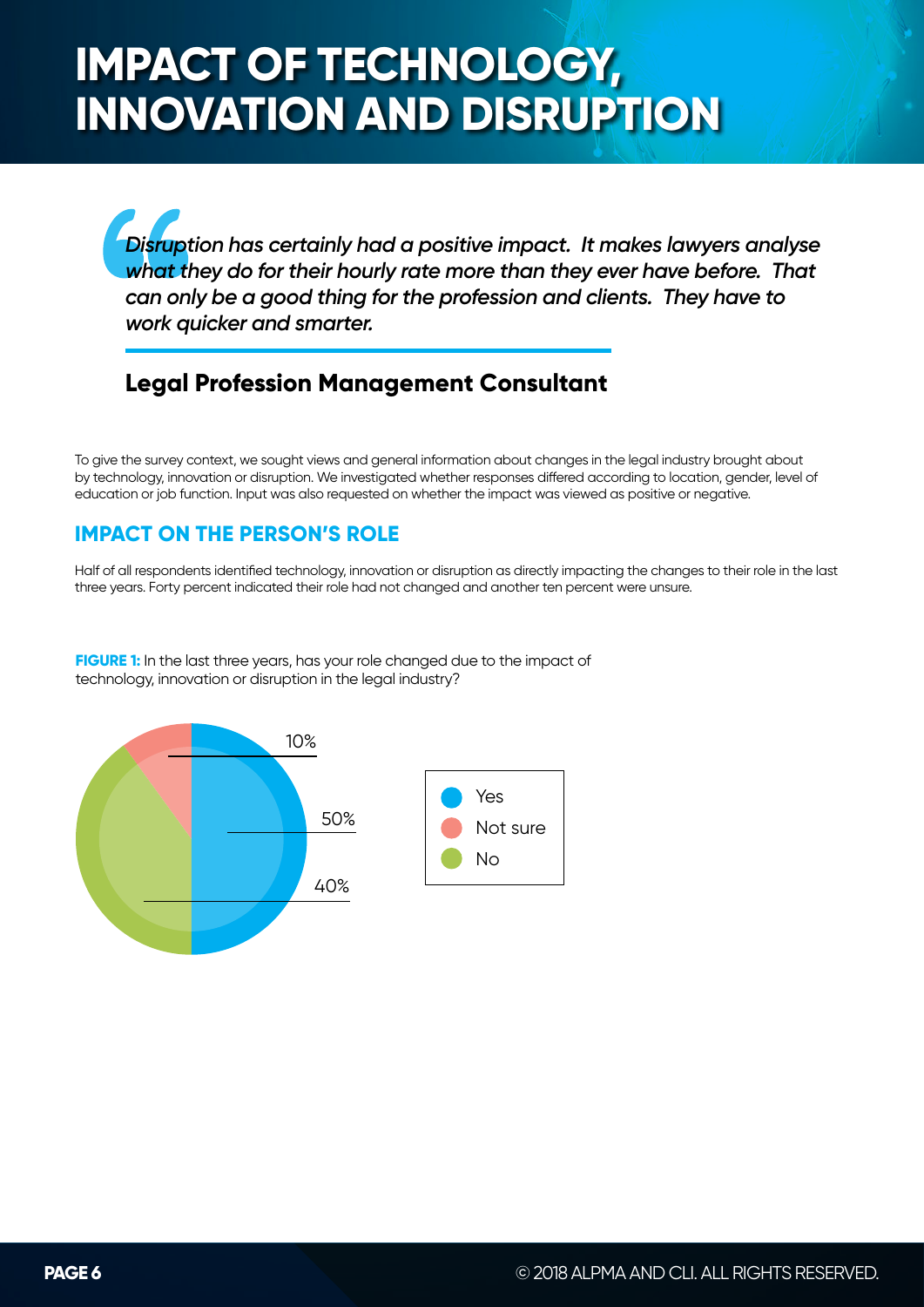This raises some key challenges for legal industry employers and talent management professionals in developing their business and talent management strategies:

- How are firms discussing and connecting the dots between the future of work and their business and staffing models?
- If forty per cent of respondents have not had their role impacted by technology, innovation or disruption, what does this say about the speed of change within the legal industry versus other professions and industries? Is the legal industry falling behind?
- If law firms are not changing or not changing fast enough - are comparisons or ratings within the industry (between peers) accurate or unreliable?
- How have firms changed their recruitment practices to accommodate the need for new capabilities?
- How is the existing workforce being upskilled for the changes to, or elimination of, their roles?
- Have talent management strategies linked the development of new capabilities to performance reviews and succession planning?
- Have career paths evolved, changed, or come to an end because of role changes? Do job descriptions reflect these changes?
- Have learning opportunities like online and "just in time" training courses evolved internally to accommodate the depth and breadth of learning required?
- Have mentoring and coaching programs been made available to employees to support their role transition?
- How are employers helping their employees navigate the consequences of these changes, such as the likely increase in anxiety or stress?
- What role does data, data analytics and predictive analytics play in identifying, closing and anticipating capability gaps?

*We had a Supreme Court trial recently that had 18,000 documents to review. So we used an e-discovery firm because we estimated it would cost more than half a million dollars to get a lawyer to review everything.*

### **Senior litigator**

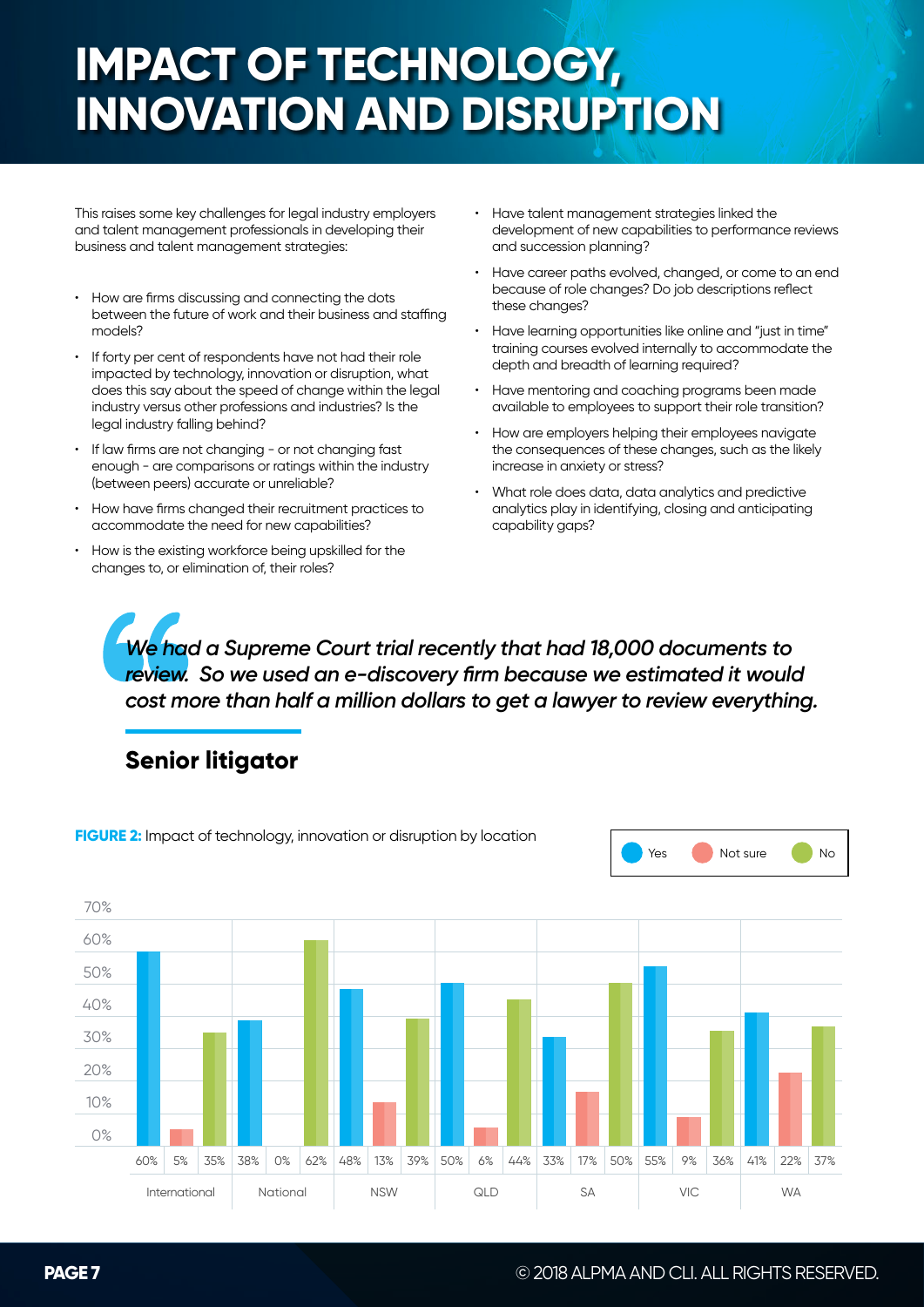The impact of technology, innovation or disruption varied depending on where people were located. Respondents in South Australia were the least likely to feel their role had changed (33 per cent) while those in Victoria were the most likely (55 per cent). There was also a significant variation between national law firms and international firms. Only 38 per cent of respondents in national firms (those operating in more than one Australian state) felt their role had changed in the last three years. This contrasted with the 60 per cent of respondents working in international firms.

This again raises a series of key considerations for law firms:

- If international firms are changing more rapidly, does it follow that they will be more competitive and better able to anticipate or meet client expectations when they open offices in Australia?
- Is it enough for Australian firms to compare themselves to the best in the Australian market? Or does this form of local peer to peer assessment fall short of global best practices?
- Assuming the change in technology, innovation or disruption equates to higher levels of efficiency and effectiveness in the delivery of legal services, how long will clients be satisfied with different levels of service between their local, national, regional and international legal advisors?



The percentage of female respondents whose roles have changed was 10 per cent higher than male respondents. A majority (53 per cent) of women have seen their roles impacted by technology, innovation or disruption while a minority (43 per cent) of

men held this view. This could have implications for recruitment and within and beyond for the legal industry:

- Does this indicate that women are more adaptable to change than men?
- If women are more adaptable to change and as there are significantly fewer of them in law firm leadership roles, will that impede the ability of law firms to innovate?
- Are more women challenging traditional roles, or the way they are performed, than men?
- Are the changes brought about by technology, innovation and disruption somehow linked to the increased number of women in the legal profession and/or diversity and inclusion, or vice versa?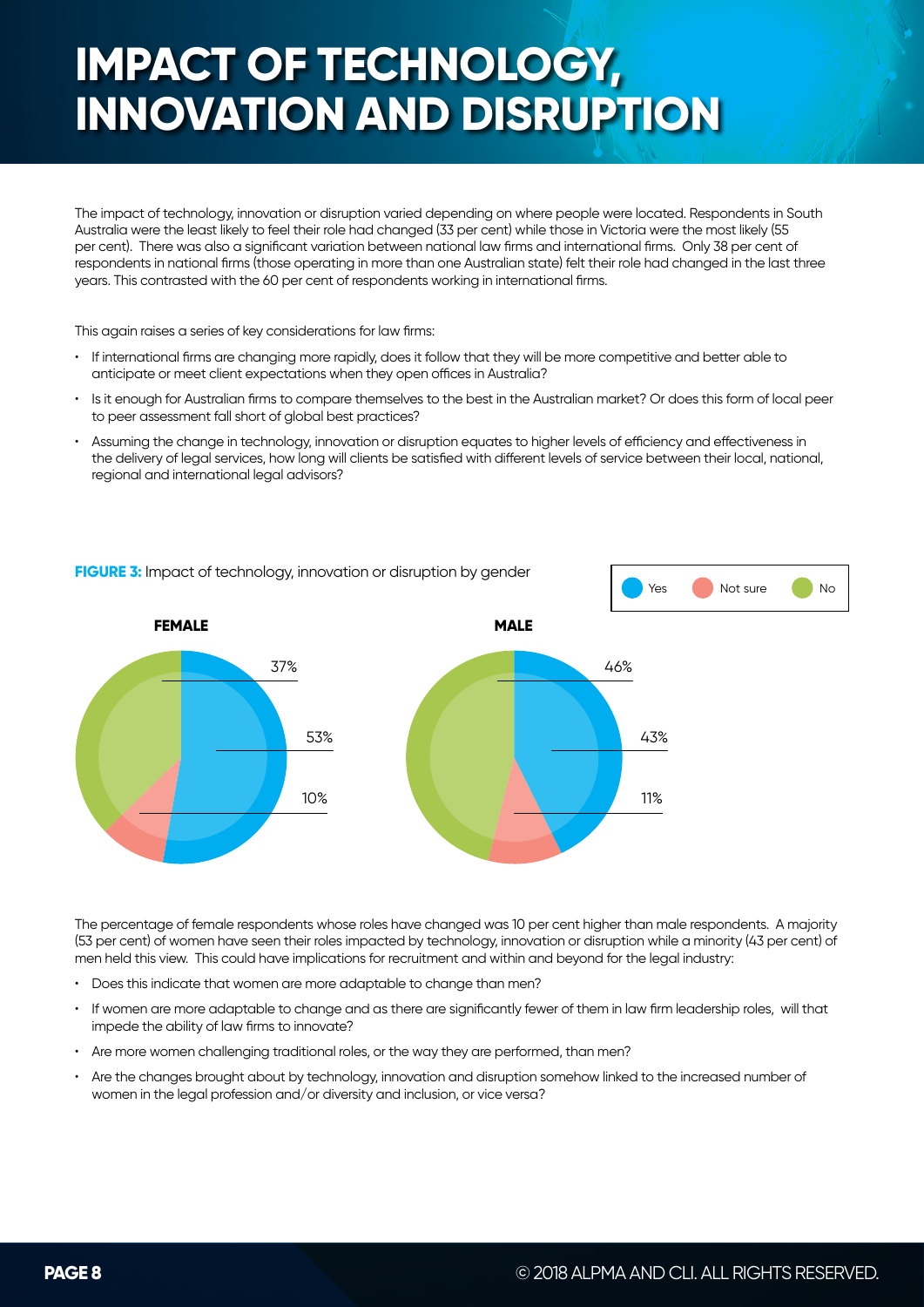#### **FIGURE 4:** Impact of technology, innovation or disruption by education level





The survey found the higher their level of education of a respondent, the more likely they were to have experienced change in their role. For example, 52 per cent of respondents with a postgraduate degree and 54 per cent with a university degree had their role impacted by technology, innovation or disruption, whereas 60 per cent of respondents with a high school education had seen no change in their job function.

Assuming the work currently undertaken by respondents with a high school education is routinised and commoditised, then this work may not be changing because it remains more cost effective for humans to continue to do it the same way. Alternatively, the human aspect may have already been eliminated with legaltech or AI now performing these tasks.

Assuming the work undertaken by those with tertiary qualifications was more complex, then these roles may have been impacted more because the unbundling of legal services has led to components of lawyer work being removed from these workers and automated, or undertaken by other legal professionals (legal process outsourcing, alternative legal providers, etc.), or done a different way through the integration of legaltech and AI.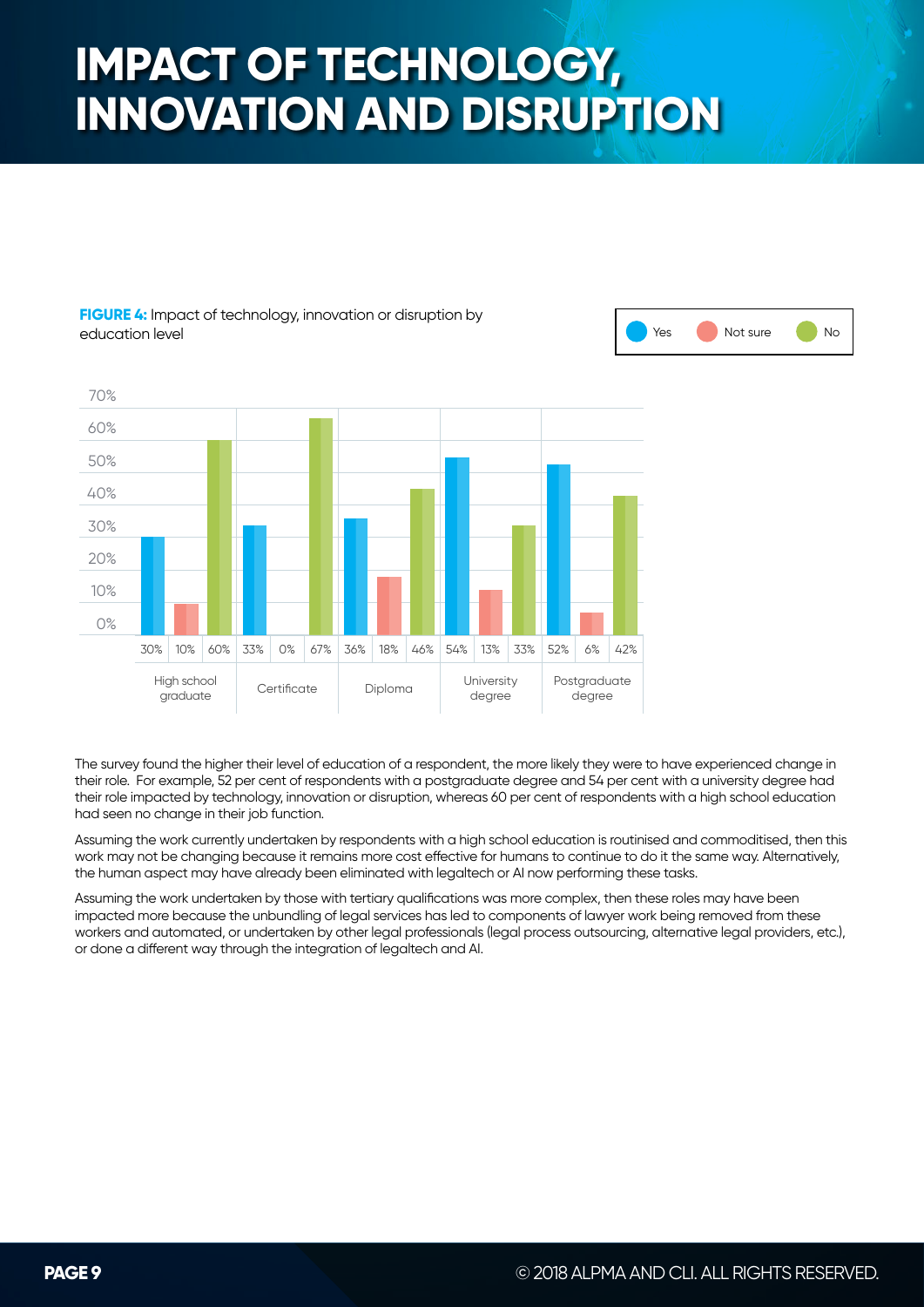### **FIGURE 5:** Impact of technology, innovation or disruption by age



Yes Not sure No

*I have a colleague in his early twenties who does everything on a tablet. His devices are all synced together, and he works like this instinctively. It would take me a lot longer to get my head around leveraging this technology.*

### **Lawyer in a small law firm**

The survey found changes to a person's job are most likely to occur mid-career. Among respondents in the 40-49 year age group, 63 per cent have seen their roles change in the last three years while only 24 per cent indicated there was no change. The group whose jobs were least affected by technology, innovation or disruption were the over-60's (63 per cent) followed by the 50-59 year age group (49 per cent) and then 20-29s (36 per cent).

*I'm 35 and Generation Y. When I started my career in a big law firm, I had to be taught how to use pen and paper and tapes for a dictaphone. I had one partner who insisted I would be more productive dictating than typing. He couldn't believe a lawyer could type because I wasn't a secretary. It drove me nuts!*

**Legalpreneur and former corporate lawyer**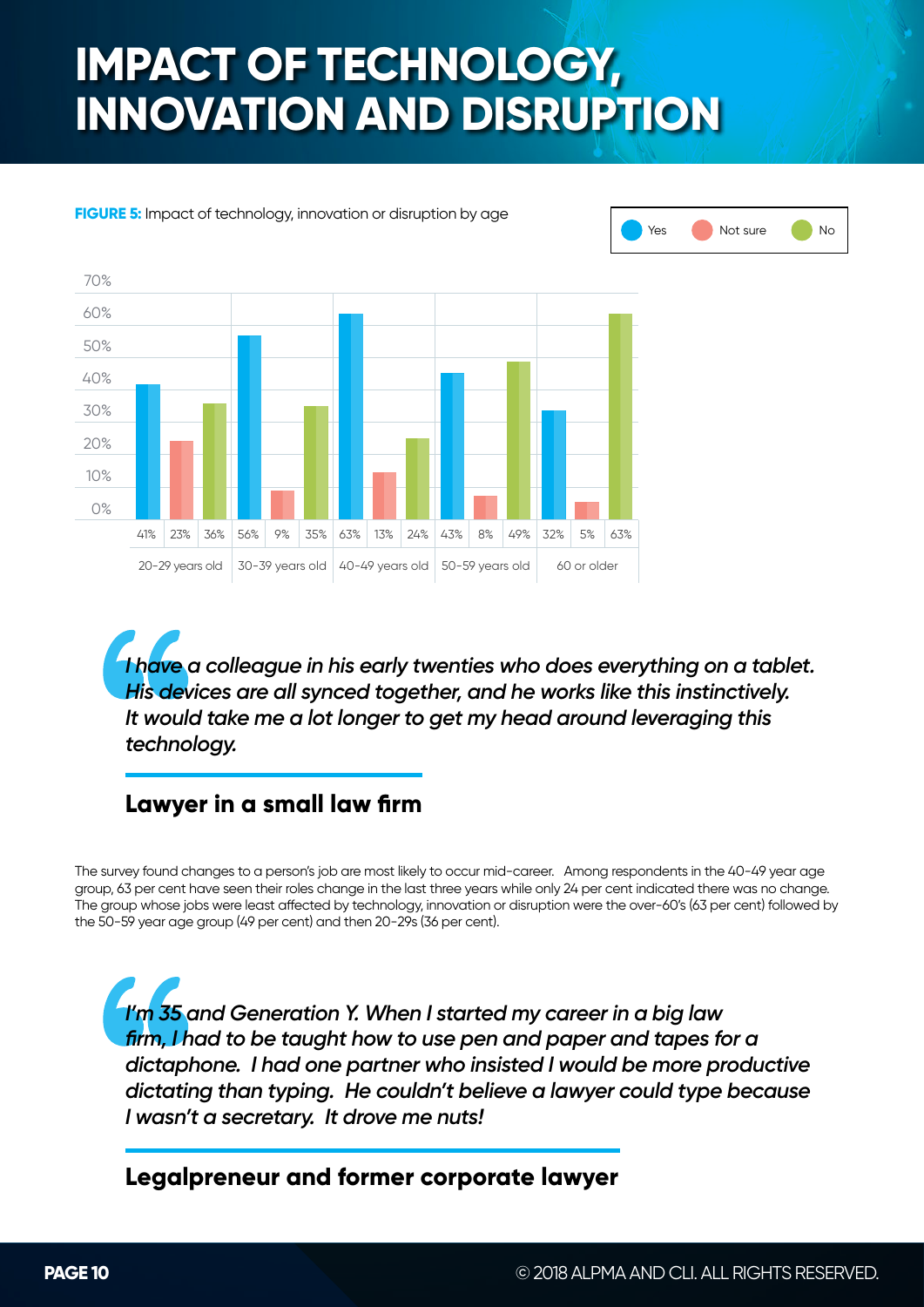Those who have worked in the legal industry for some time are navigating most of the change. Some of the reasons that could explain this include:

- Younger people joining the industry have more tech skills and can adapt to the technologies used in practice more readily than those with less exposure. They are also more accustomed to the changes identified with NewLaw such as mobility, flexible work arrangements, remote/virtual workplaces, portfolio versus linear careers, collaborative work practises, working in multi-disciplinary teams, etc. They are therefore less impacted by these changes in the legal workplace.
- The most experienced workers could be less likely to be impacted by change because their clients do not require it, and/or they are outsourcing or delegating work to others and avoiding the need to change.
- The junior and most experienced workers are opposite ends of the pole, while the middle group is having change forced upon them due to the different demands and expectations of clients, or as a result of their move into leadership and management roles where they are required to champion change.

*The younger we are the more exposure we have to technology in our daily lives, so we take to it easier and accept it more.*

### **Millennial generation lawyer**



**FIGURE 6:** Impact of technology, innovation or disruption by job function



Yes Not sure No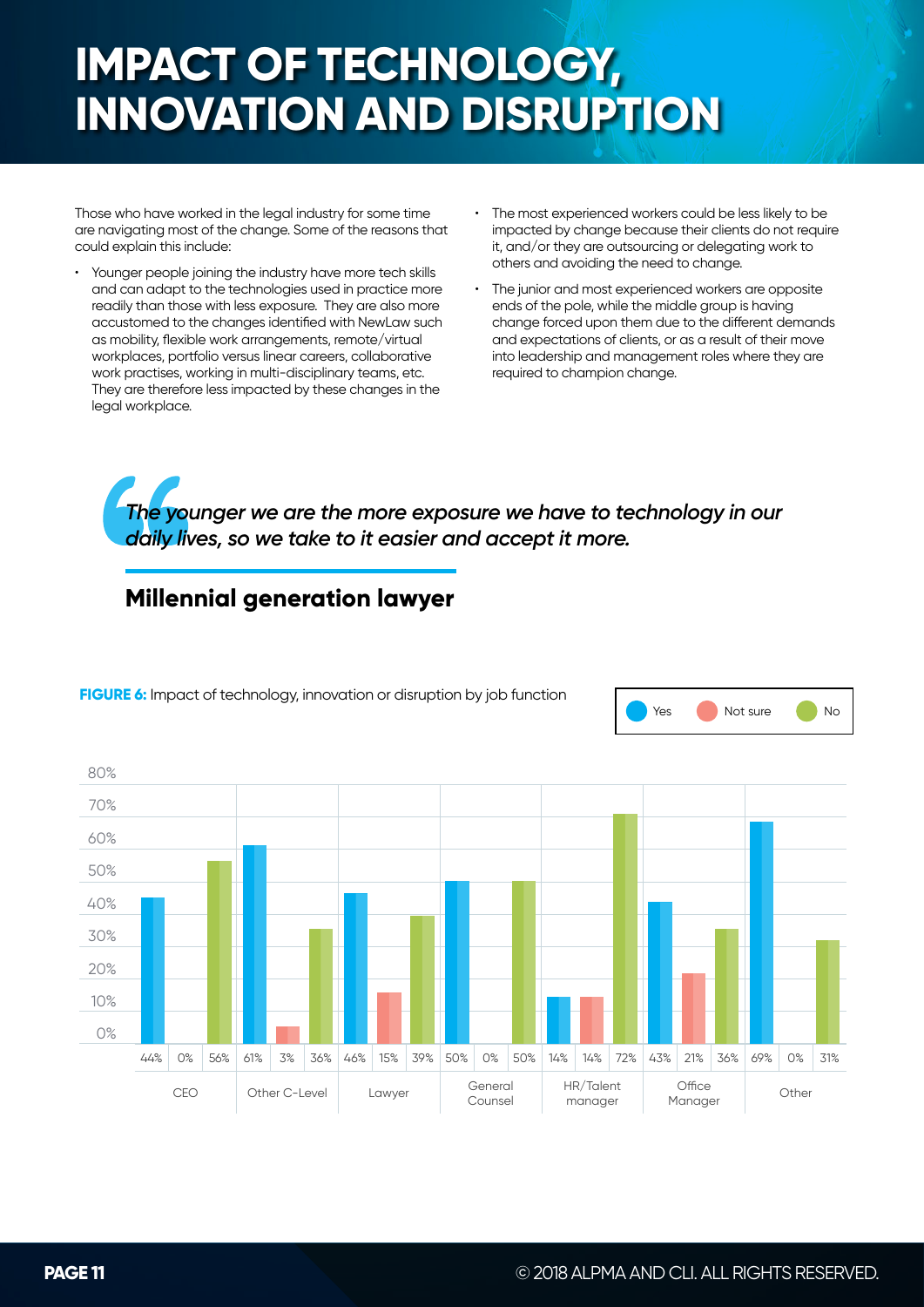While all job functions have changed in the last three years, the more traditional or more defined job functions in firms and legal departments seem to have experienced less change. A significant number of CEOs (56 per cent), lawyers (39 per cent), office managers (36 per cent) and HR/Talent Manager (72 per cent) experienced no change. However, within the sub-sets of these groups there were noteworthy differences.

*Now that law firms can be incorporated, you've got directors' duties to shareholders, as well as duties to the court and to the client. So legal business professional management opens up new possibilities for law firms. Those that can build better businesses and processes are the ones who are going to succeed.*

### **Litigator in a small firm**

Excluding the CEO, 61 per cent of C-suite job functions had changed. This most likely reflects the new and emerging roles within law firms in key areas like marketing and business development, IT, innovation, data security and privacy. Within the lawyer groups, general counsel (50 per cent) experienced a higher level of job function change compared with lawyers in private practice (46 per cent). The four per cent difference may be accounted for by the changing role of corporate counsel, from legal advisor to business partner in their organisations.<sup>8</sup> This should sound a cautionary warning for law firms working closely with corporate legal departments, best expressed by Jack Welch: *"If the rate of change on the outside exceeds the rate of change on the inside the end is in sight."*

#### **FIGURE 7:** Benefits of technology, innovation or disruption



Despite the different levels of impact on different groups within the legal industry, most respondents viewed the changes as positive, with 64 per cent indicating their work had been made easier. There were, however, differences apparent in the size of law firms and between the lawyer groups.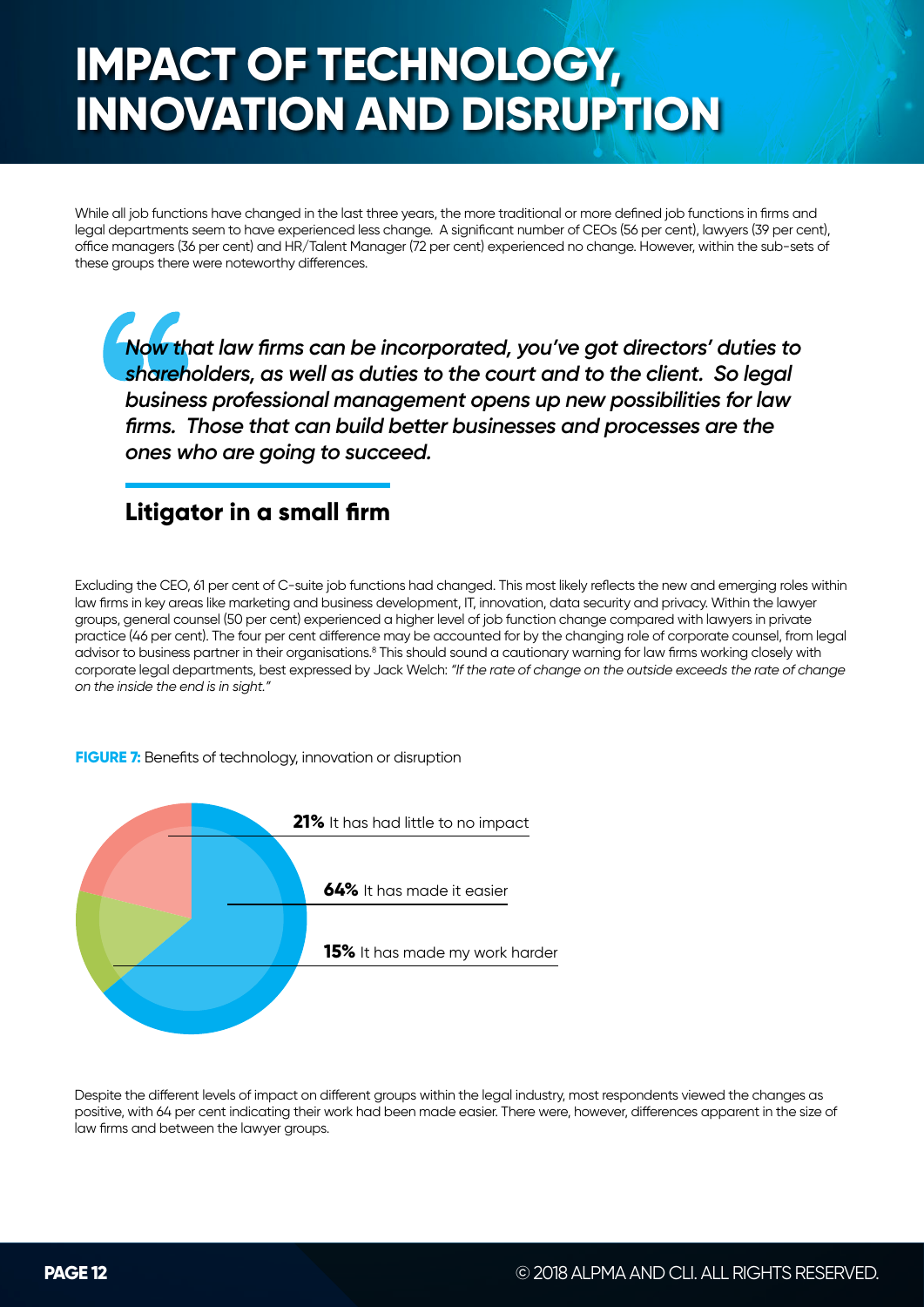

**FIGURE 8:** Benefits of technology, innovation or disruption by firm size

*The technology is there and if you are proficient in it, you can make big savings through streamlined processes. But we are a small firm so we are a little bit like an ostrich – every now and then we pull our head up and have a little run.*

### **Office manager with a New Zealand law firm**

Respondents from small (65 percent) and medium (66 per cent) law firms and in-house counsel (67 per cent), thought the impact of technology, innovation and disruption made their jobs easier compared with 58 per cent of large law firms. The negative impact, making work harder, was felt more in small (14 per cent) and medium (18 per cent) sized firms than large firms (11 per cent) and in-house counsel (11 per cent). Larger firms (31 per cent), smaller firms (21 per cent) and in-house counsel (22 per cent) indicated they felt no impact at all compared with medium firms (16 per cent) being the most impacted.

These results are indicative of the following trends:

- All firms and in-house counsel, no matter what their size, are navigating change and working in an industry in transition. While these changes are taking place, work may be viewed as harder.
- Medium law firms are experiencing the variances of these changes more acutely. As a result, they may be transitioning into organisations that are more adaptable and comfortable with continuous improvement and the ongoing changes in the legal marketplace.
- Smaller firms with a dedicated, long-standing client base may be under less immediate pressure from clients to change.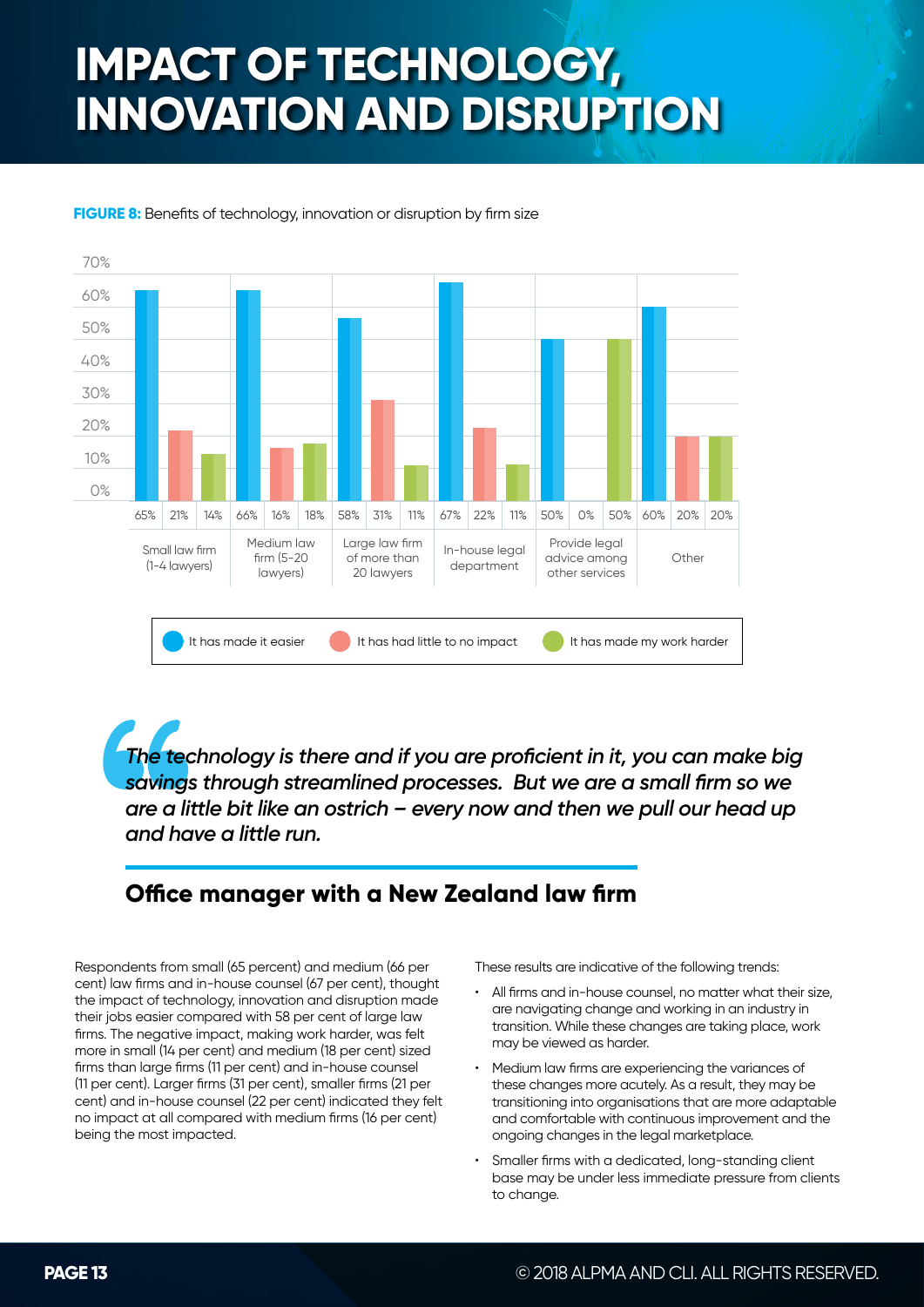## **THE CHANGING LEGAL WORKFORCE**

*The rise of [legal business professionals] is going to have a huge impact. It will take a lot of people by surprise. The ones who will be most surprised are the ones who say they are innovative and that they use technology, but they have no clue.*

### **Legalpreneur and former corporate lawyer**

In the previous section we discussed how C-suite roles have changed but we wanted to understand how wide spread these changes were in law firms and legal departments. Did they go beyond the C-suite? Were they more prominent in different sized firms? Were the changes impacting more on full-time, part-time or casual employment? Was the workforce in NewLaw more multi-skilled and multi-disciplinary? And how ready were law firms for any of these changes?

We began by asking respondents to provide a general description of their workforce. We found that in a fifth of all law firms or legal departments, between 21 - 40 per cent of employees were not lawyers.



**FIGURE 9:** What percentage of your staff are not lawyers or training to become lawyers?

However, and focussing specifically on law firms, the workforce differed depending on the size of the firm.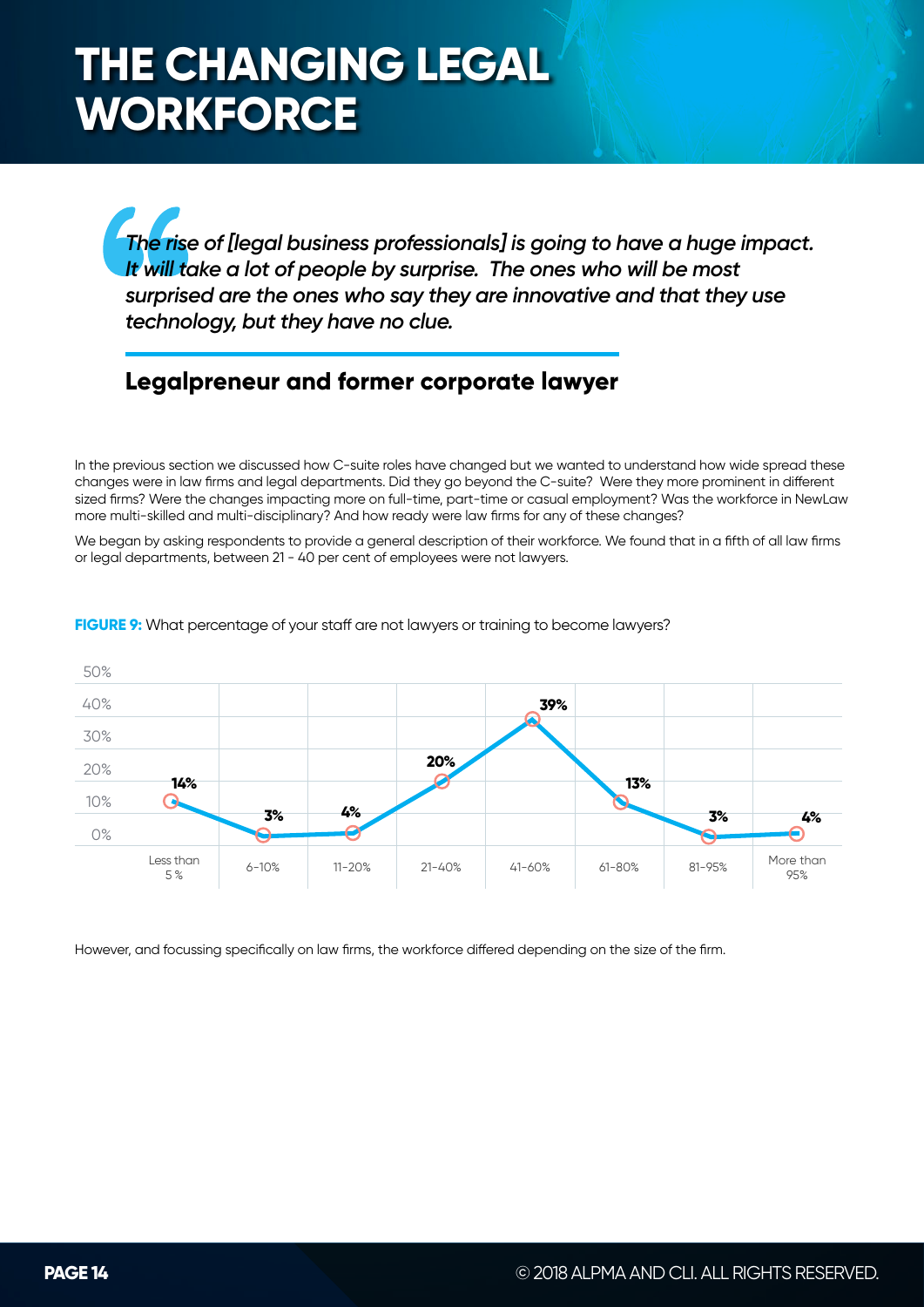## **THE CHANGING LEGAL WORKFORCE**

#### **FIGURE 10:** Percentage of legal business professionals by law firm size





The largest proportion of legal business professionals were employed in medium-sized law firms - with legal business professionals comprising 51 per cent or more of the workforce in 57 per cent of firms. In large law firms the proportion was 29 per cent. This is likely to be indicative of several different trends:

- A trend in large law firms to unbundle legal services and outsource work to alternative service providers and/or use legaltech tools to enhance efficiency and effectiveness where possible. It likely also reflects the focussed effort by large firms to decrease legal business professionals in secretarial support roles.
- A trend in NewLaw firms using tech-based platforms and tech tools which enable a lawyer to work on his/her own with "assistance" being provided by these technologies.
- A trend in medium-sized firms to rely more heavily for now on human output (versus legaltech tools) but to also focus on matching lawyer and legal business professional skills to a matter so services can be delivered as efficiently and effectively as possible. As the range of legaltech tools and AI options increase and become cheaper, we anticipate medium-sized firms will decrease

their reliance on human output and use technology instead, so their legal business professional workforce will likewise decrease to more closely resemble that of larger law firms.

It is important to again reiterate here that the profile of the legal business professional workforce has changed. Where these positions were once in "support" of lawyers and mostly clerical or administrative in nature, they are becoming more sophisticated and new specialisms have also emerged. This has changed the composition of client teams. It has also redefined who is or is not a revenue generator in a law firm.

While lawyers and legal business professionals continue to work together to service the needs of clients, they do not necessarily share the same employment status or opportunities. The survey identified a difference between the percentage of lawyers employed on a full-time basis compared with legal business professionals.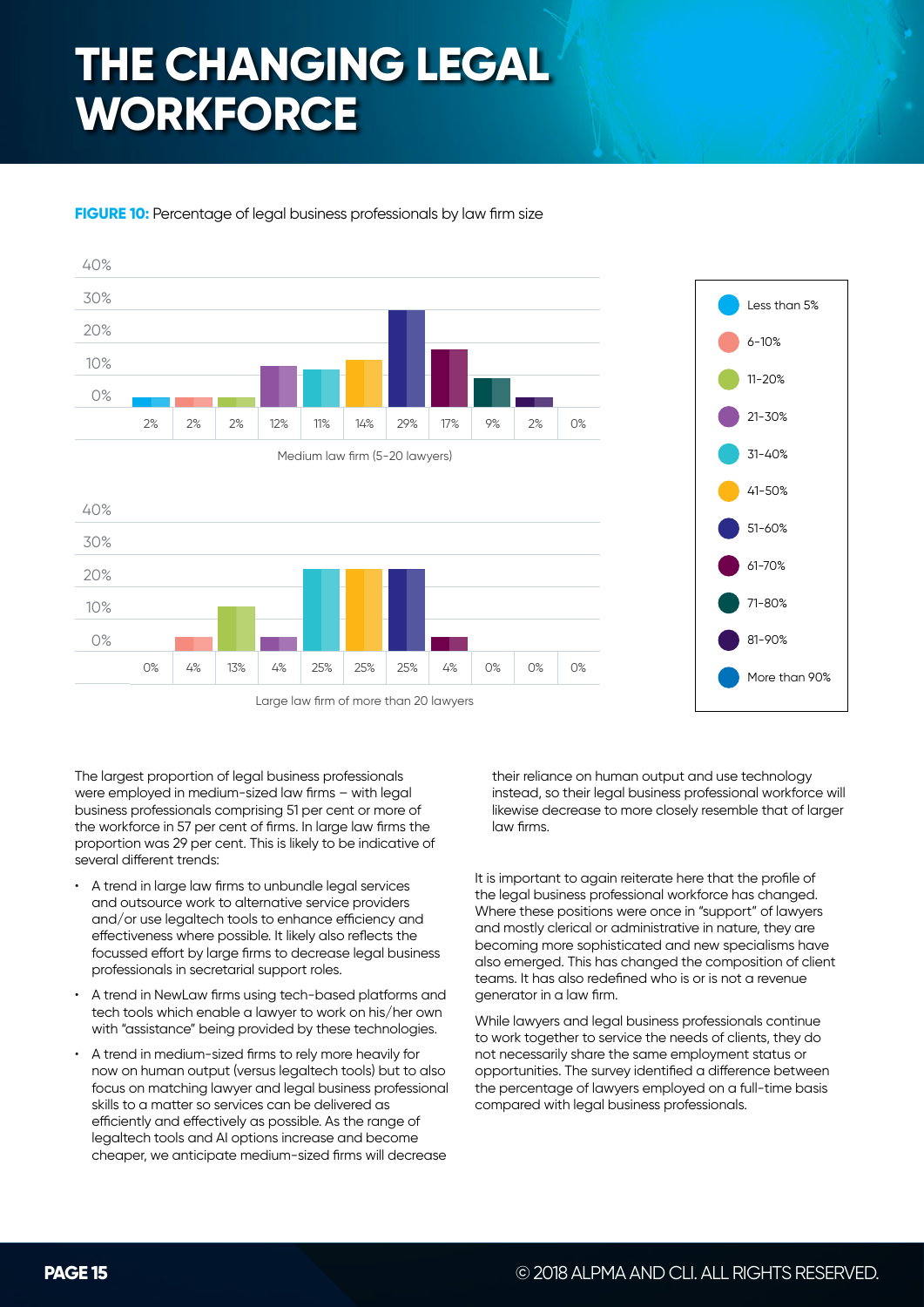## **THE CHANGING LEGAL WORKFORCE**



**FIGURE 11:** What percentage of your staff are employed full-time?

In 31 per cent of firms, more than 95 per cent of the lawyers were employed full-time. In contrast, only 12 per cent of firms employed 95 per cent or more of their legal business professionals on a full-time basis. In 21 per cent of firms, fewer than five per cent of the legal business professionals were employed full-time. Only seven percent of law firms employ fewer than five per cent of their lawyers on a fulltime basis. For most firms, full-time employment for both lawyers and legal business professionals was still favoured, but we anticipate this is likely to change significantly for legal business professionals soon.

These results point to several trends consistent with the transformation taking place in the global workforce:<sup>9</sup>

• Law firms are employing people on other than a full-time basis, but these tend to be legal business professionals rather than lawyers.

Lawyers **Legal business professionals** 

- The global gig economy<sup>10</sup> has been built on a workforce comprised of casual and part-time labour. In law firms, that workforce is more prevalent today in the legal business professional population.
- Legal business professionals generally have less job security than lawyers in the same work environment.

*About 40 per cent of our staff would be [legal business professionals]. From finance and accounting, administration to customer service. Other professionals play an incredibly important role because it means lawyers can concentrate on doing the law. But if you get the balance wrong they will create work and actually divert the lawyer away from what they want to be doing.*

### **Legal educator and technology expert**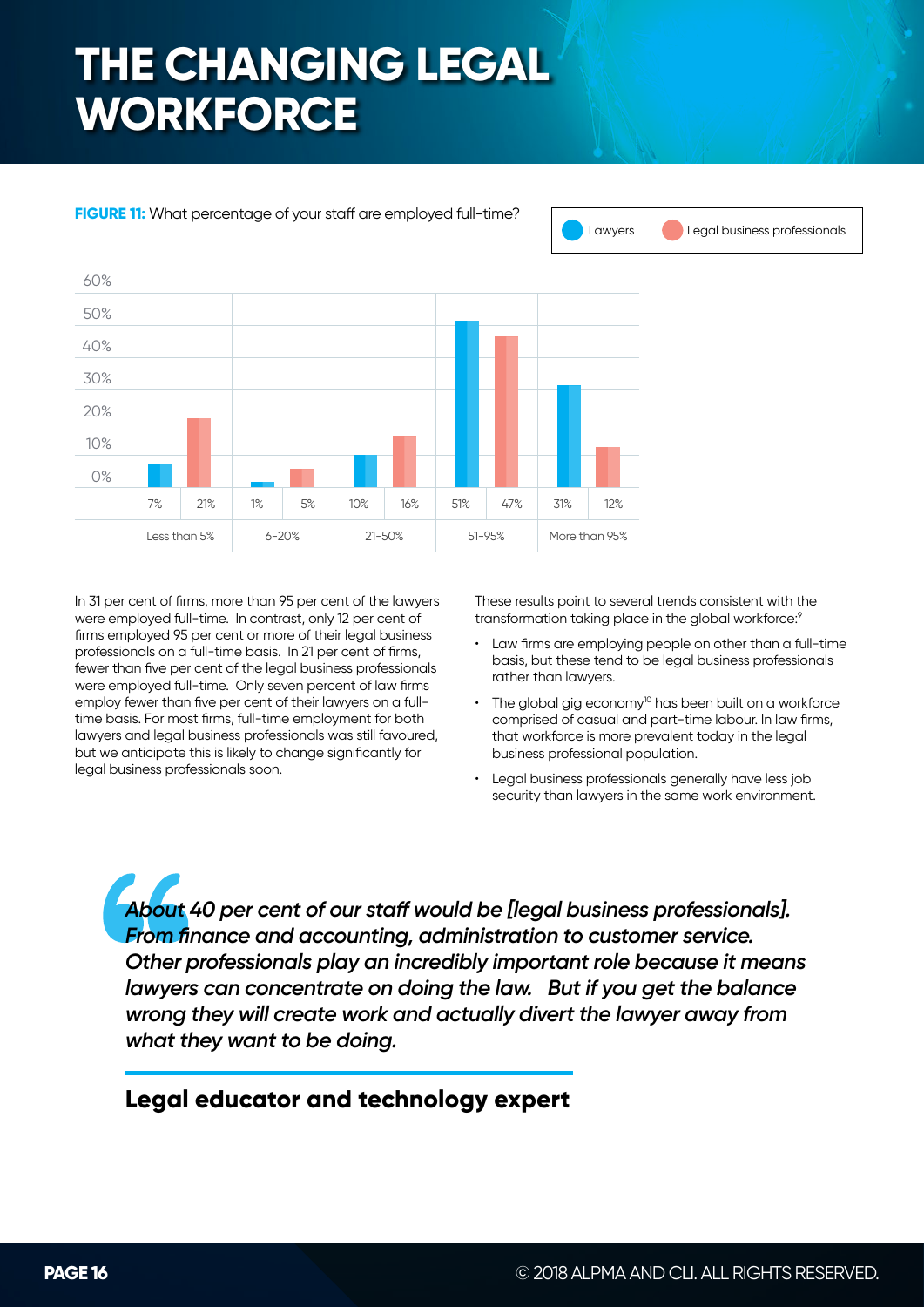## **OUTSOURCING**

*Outsourcing is only going to go up. People are getting to a stage in their career where they say enough is enough, I'm going to do things my way. They are going out on their own and being very creative.*

#### **Legalpreneur and former corporate lawyer**

With so much discussion in the legal industry about the unbundling of legal services, the rise of legaltech<sup>11</sup>, and a lower rate of full-time employment among the legal business professional workforce, we wanted to understand if law firms and legal departments would look to third parties as an alternative means of accessing the capabilities they need. The survey results indicted a resounding "yes," but not right now!



**FIGURE 12:** What percentage of client work undertaken by legal business professionals in your organisation is outsourced?

In two thirds (66 per cent) of firms and legal departments surveyed, less than five per cent of the legal business professional work was outsourced. However, more than half of all firms and legal departments indicated they expected a greater percentage of legal business professional work will be outsourced in the next three years.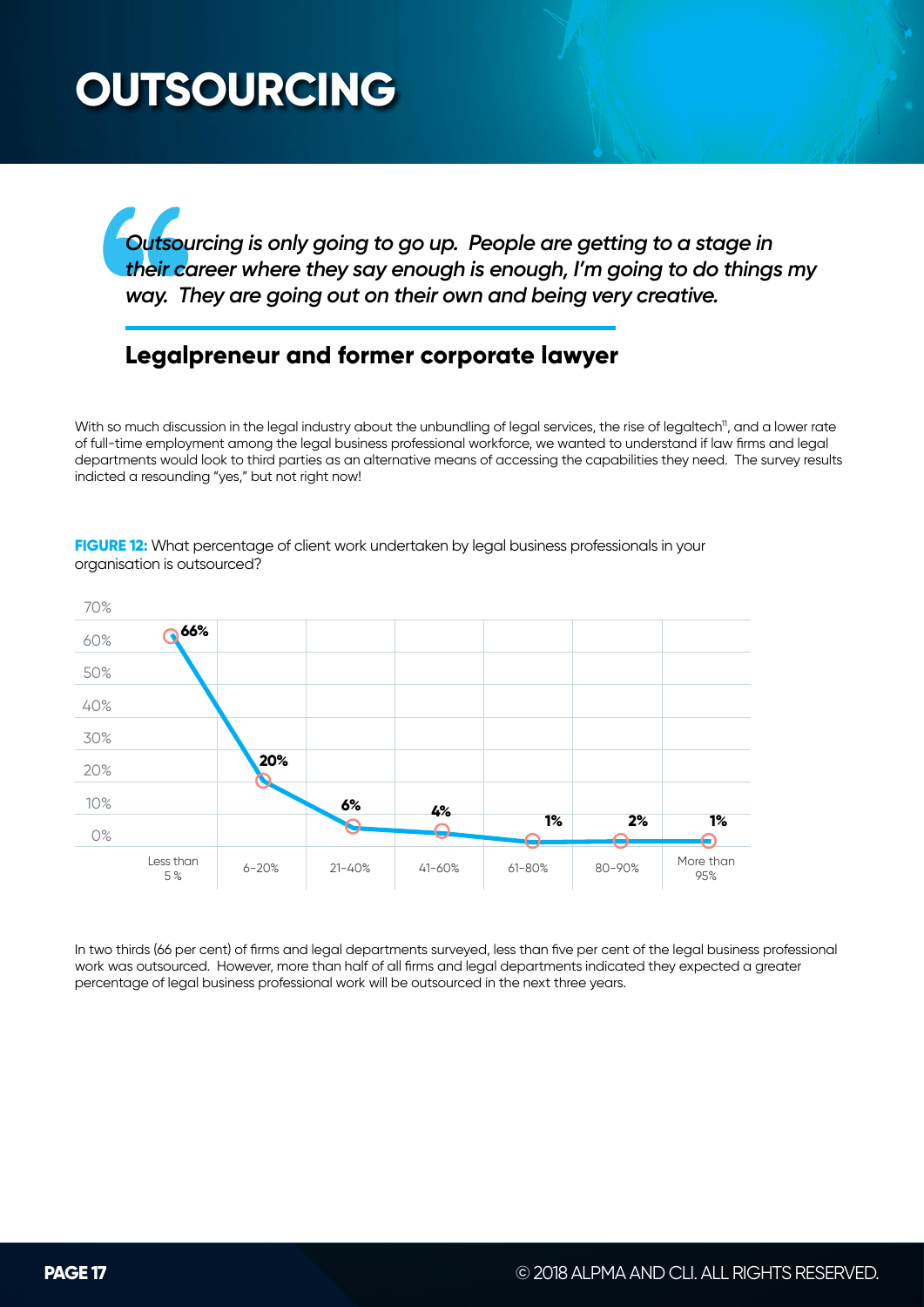## **OUTSOURCING**

**FIGURE 13:** In the next three years, do you anticipate your organisation will outsource or insource client work performed by legal business professionals?



The anticipated trend towards more outsourcing of work undertaken by legal business professionals occurred across law firms of all sizes and at a comparable rate. Half of all small, medium and large firms intended to outsource more of their client work in the next few years.



#### **FIGURE 14:** Outsourcing by firm size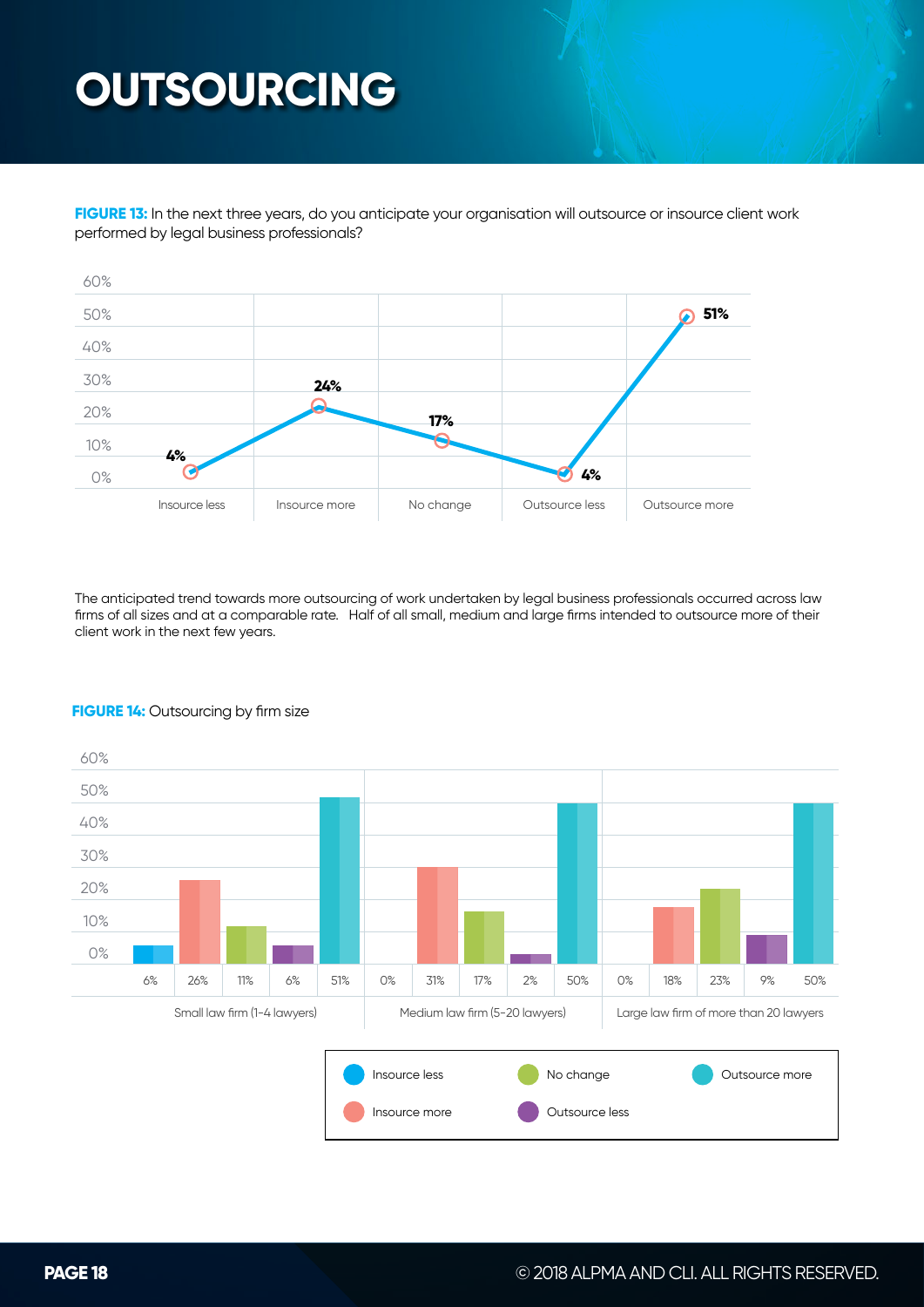## **OUTSOURCING**

We expect this move towards more outsourcing to be sustained for the following reasons:

- Firms are under pressure to find greater efficiencies and cost savings to compete in a legal market that has moved to fixed-fee agreements and value billing.
- We have all seen the press about skills shortages $12$ there are not enough legaltech specialists to fill the demand for their skills in law firms.
- There are credible and skilled third parties that can undertake the outsourced work. The growing number of legaltech start-ups, meetups, demonstrations and legaltech hackathons are a clear sign that this part of the legal industry is expanding exponentially.
- Professional associations have formed to raise the profile and advance the interests of the emerging specialist legal business professionals like the Corporate Legal Operations Consortium (CLOC - for legal operations professionals)13, Australian Legal Technology Association  $(ALTA - for Australian legal tech-start-ups)<sup>14</sup>$  and Blockchain for Law (for those interested in the impact of blockchain in the law)15 .

The survey points to a future where legalpreneurs and other disruptors will have an increasing influence on the way legal work is delivered to clients and may ultimately reverse the growth in number of legal business professionals employed in law firms and legal departments.

*Within three to five years outsourcing will explode. Bringing people in to work in an office is becoming more expensive. We can get the same job done by outsourcing at a cheaper rate.*

#### **Legal Profession Management Consultant**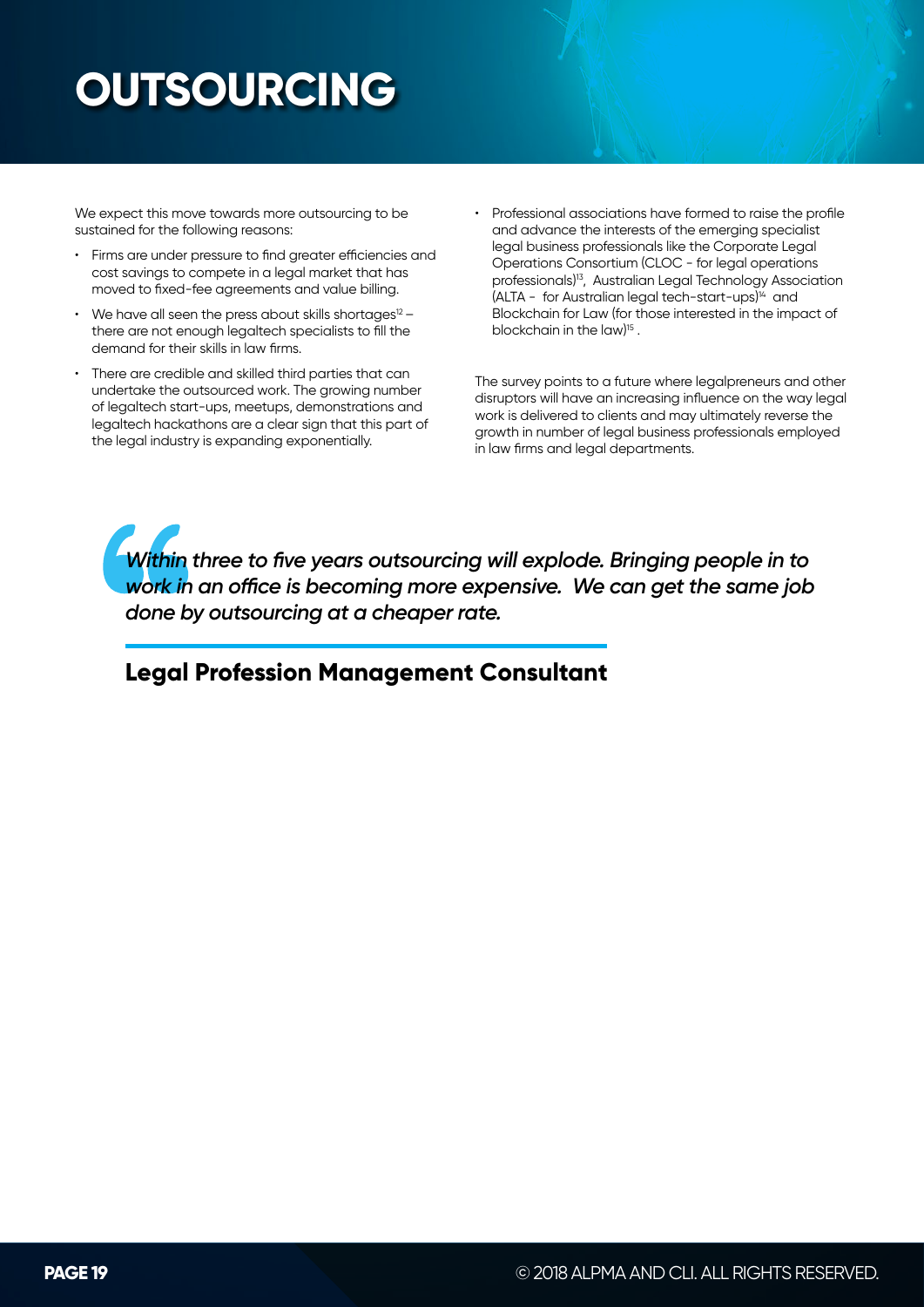## **COMPETENCY FRAMEWORKS**

*Competency frameworks are very effective. They should be documented so people have something to strive for - or a document which scares them. Most of the firms that I am involved with do that.*

### **Legal Profession Management Consultant**

Given the difference in employment status and workforce profile discussed earlier, we wanted to understand the extent to which the legal industry was preparing for the future of work and the anticipated changes in the composition of the workforce. How were roles being defined within law firms? How were staff being prepared? What capabilities were going to be needed? What was being used to guide and support the focussed development of these capabilities for those who would be undertaking the tasks? Did everyone have a career path and was that even relevant anymore?

Career paths are generally defined by competency frameworks. These tend to identify areas of knowledge, experience, skills and behaviours that an employee should be able to demonstrate as they progress in their job. This is not to suggest people do not progress without these frameworks. However, performance assessments and career counselling may be more subjective if not guided by a framework. And, there also tends to be less transparency, an increased likelihood of mismatched expectations, and feedback is often less focussed.<sup>16</sup>

The survey found most firms either had, or are developing, competency frameworks for their employees and these were more likely to have been developed for lawyers. Currently 44 per cent of firms had a competency framework for their lawyers while only 34 per cent had them for legal business professionals.



**FIGURE 15:** Do you have a competency framework for lawyers and/or legal business professionals? The Under development of the Under development

Within the lawyer population in law firms and legal departments, competency frameworks had not been developed at the same rate. Large firms were leading the way in having developed lawyer competency frameworks (72 per cent), with in-house counsel following (50 per cent) and small (41 per cent) and medium firms (40 per cent) almost equally last. Small (18 per cent), mid-sized (22 per cent) and large firms (22 per cent) all had the development of their lawyer competencies well under way.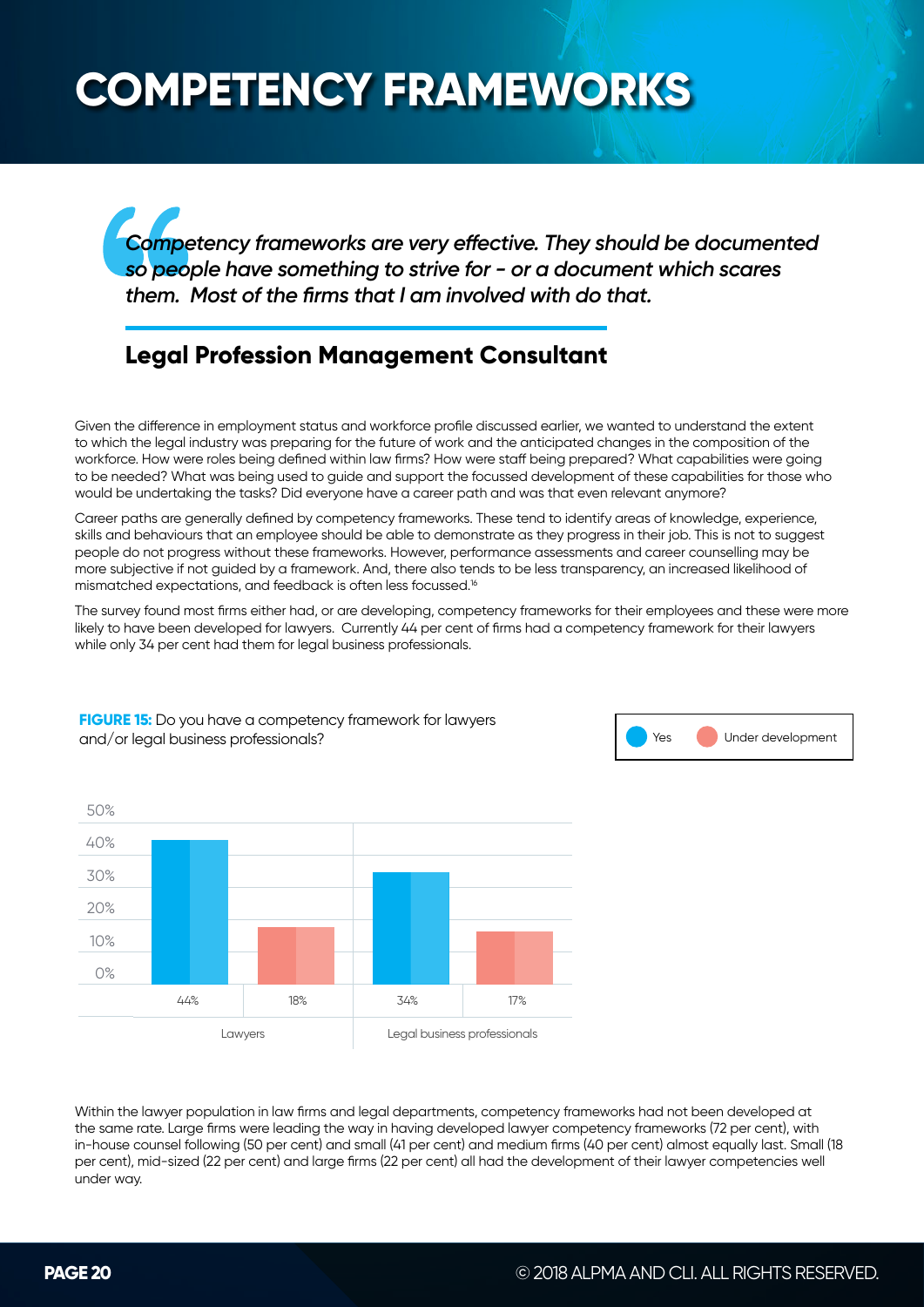## **COMPETENCY FRAMEWORKS**



**FIGURE 16:** Competency frameworks for lawyers by size of organisation **The Contract of the Contract of Contract of Contract of Contract of Contract of Contract of Contract of Contract of Contract of Contract of Contract of Contract of Contract of Contract of Contract** 



The difference in organisational workforce composition and the growing emphasis on multi-disciplinary teams is reflected in the incidence of competency frameworks for legal business professionals in legal organisations. Legal departments lead the way in having developed legal business professional competency frameworks (75 per cent), with large firms following behind (52 per cent) and medium (31 per cent) and small firms (26 per cent) again almost equally last. All firms were working on improving this situation, and in almost equal measure.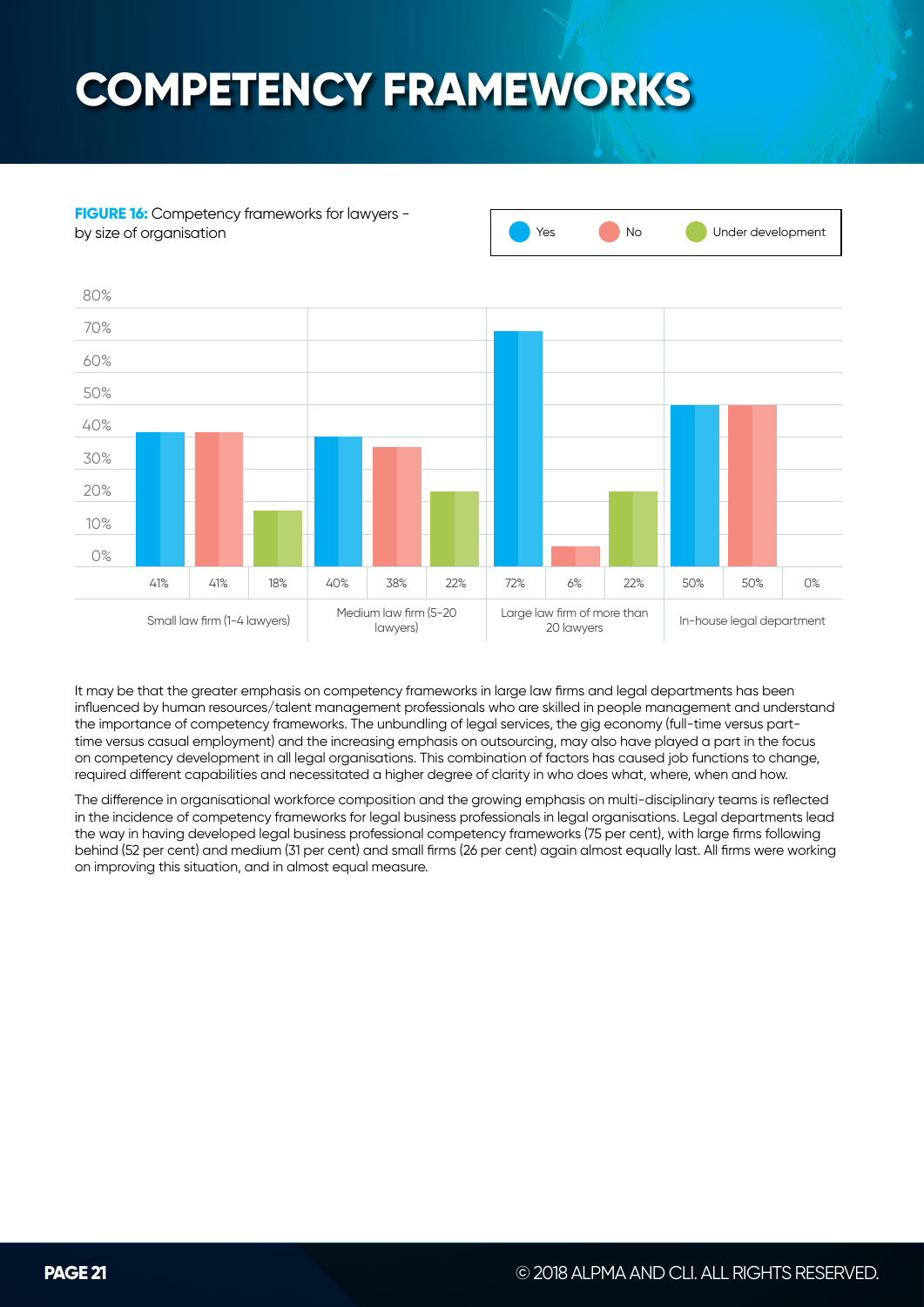## **COMPETENCY FRAMEWORKS**

**FIGURE 17:** Competency frameworks for legal



business professionals - by size of organisation No Wes No Under development

The higher incidence of competency frameworks for legal business professionals in legal departments, likely reflects the multidisciplinary nature of those organisations. Corporations employ different professionals to undertake different roles, and each would need to be assessed on their development within their role. It stands to reason there would be competency frameworks developed or under development for these other roles. It also follows that large law firms that employ senior legal business professionals and which are likely to be employing people in new and emerging specialisms, would also have developed or be developing their legal business professional competencies, while medium and small firms are still catching up.

We expect competency frameworks to continue to guide the personal and career development of both lawyers and legal business professionals in the workforce.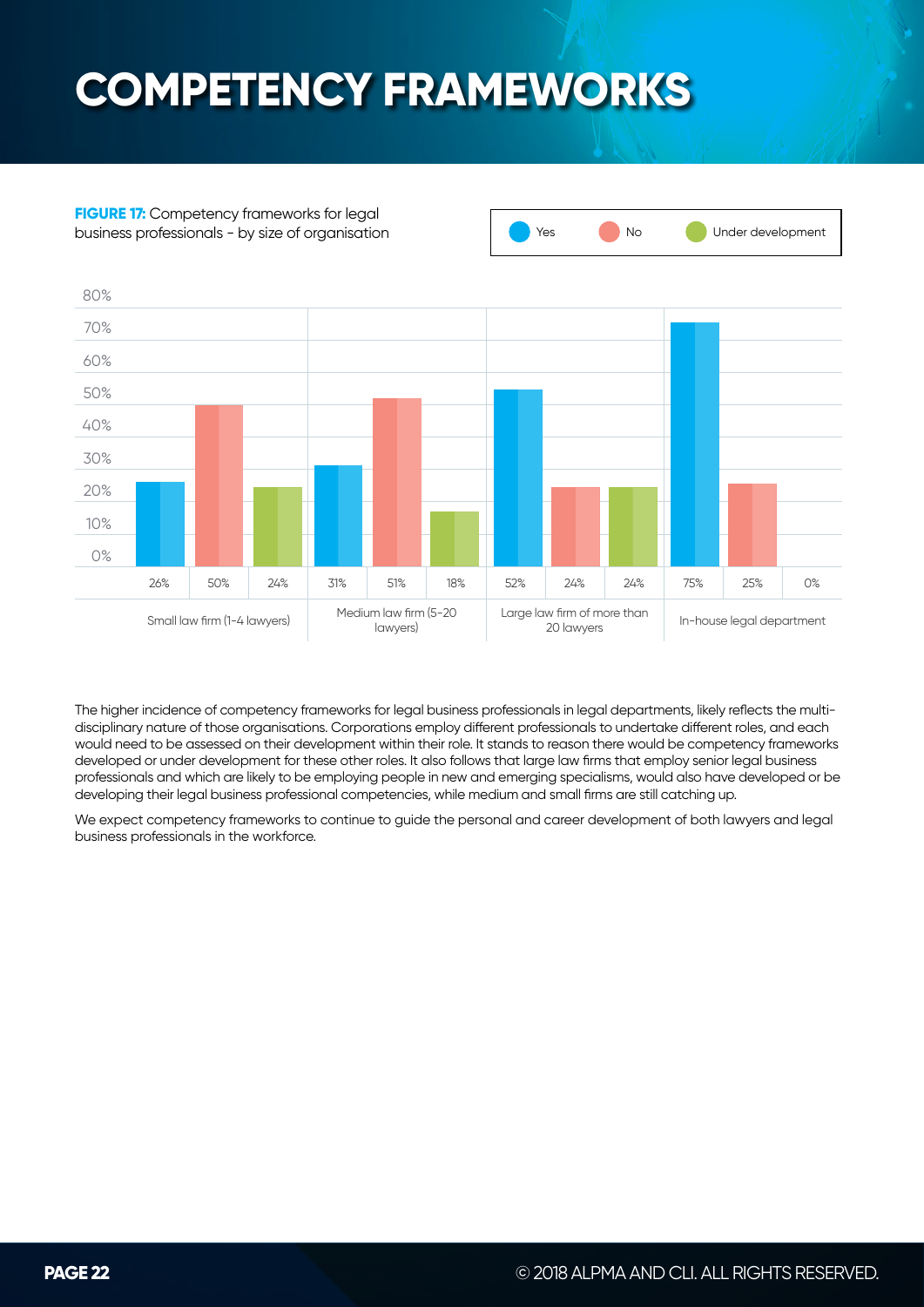## **CAREER PATHS**

*As a lawyer in a law firm you definitely have a more structured career path compared to people working in other roles.*

### **In-house counsel with multinational firm**

Consistent with the responses about competency frameworks, the survey results also indicated a difference in the career paths and opportunities for lawyers and legal business professionals in law firms, with the lawyers generally faring better.



**FIGURE 18:** Percentage of firms that have a career path for lawyers and legal business professionals in your firm

> *What I've seen in places I have worked is that [legal business professionals'] employment is much more tenuous. The higher you are up the chain the more tenured you are. There is a view that people who are not lawyers are taken for granted.*

**In-house counsel with multinational firm**

Most law firms (52 per cent) had defined career paths for lawyers but only 29 per cent had comparable opportunities for legal business professionals.

Given the changing roles in law firms discussed earlier and the myopic focus of law firms on competency frameworks and career development paths for lawyers, this could create significant issues in the war for talent for law firms going forward. Consider the following possible scenarios:

- If law firms continue to evolve into multi-disciplinary workplaces, will they be unable to attract legal business professional talent if there is no career path for these people?
- Will specialist legal business professionals view employment in a law firm as a career limiting move?
- If there is no career path for specialist legal business professionals, so no opportunity for career progression and less people taking up these roles, will lateral hiring of experienced professionals heat up and will their salaries follow suit?
- Will the absence of a career path in law firms create more opportunities for alternative service providers to bridge the gaps?
- If alternative service providers bridge the gaps, will their services also become more expensive?
- Will in-house counsel be increasingly better placed to undertake more of the legal work for their organisations when that requires the expertise of a multi-disciplinary team? Their organisations employ specialist business professionals anyway, and they would be readily available to work with the in-house legal team.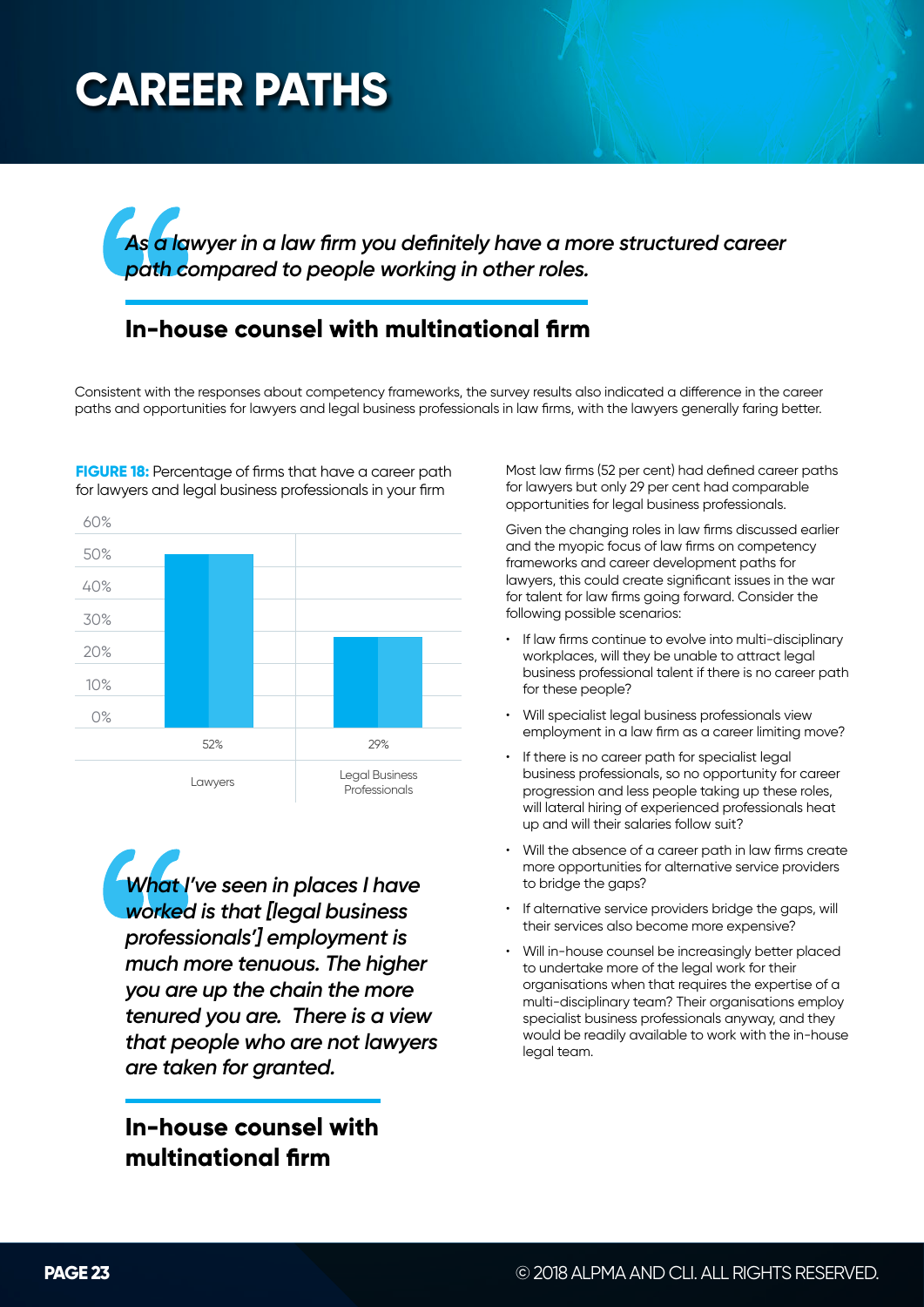## **EXPECTATIONS VERSUS REALITY**

*Everyone can say we are open to new ideas, and we are going to try them, but they are not devoting any resources to it.*

### **Millennial generation lawyer**

Leading and managing any organisation is difficult. Doing that in a marketplace in transition is harder. As law firms and legal departments now find themselves in that situation, we wanted to understand how they prioritised their focus areas as well as their limited time and resources. And, arising out of the same exploration, where did the legal industry see its next best practices emerging from?

We started by going back in time and asked respondents to nominate which focus areas had emerged as priorities during the last five years.

**FIGURE 19:** Which of the following have become priority areas of focus for your organisation in the last 5 years?

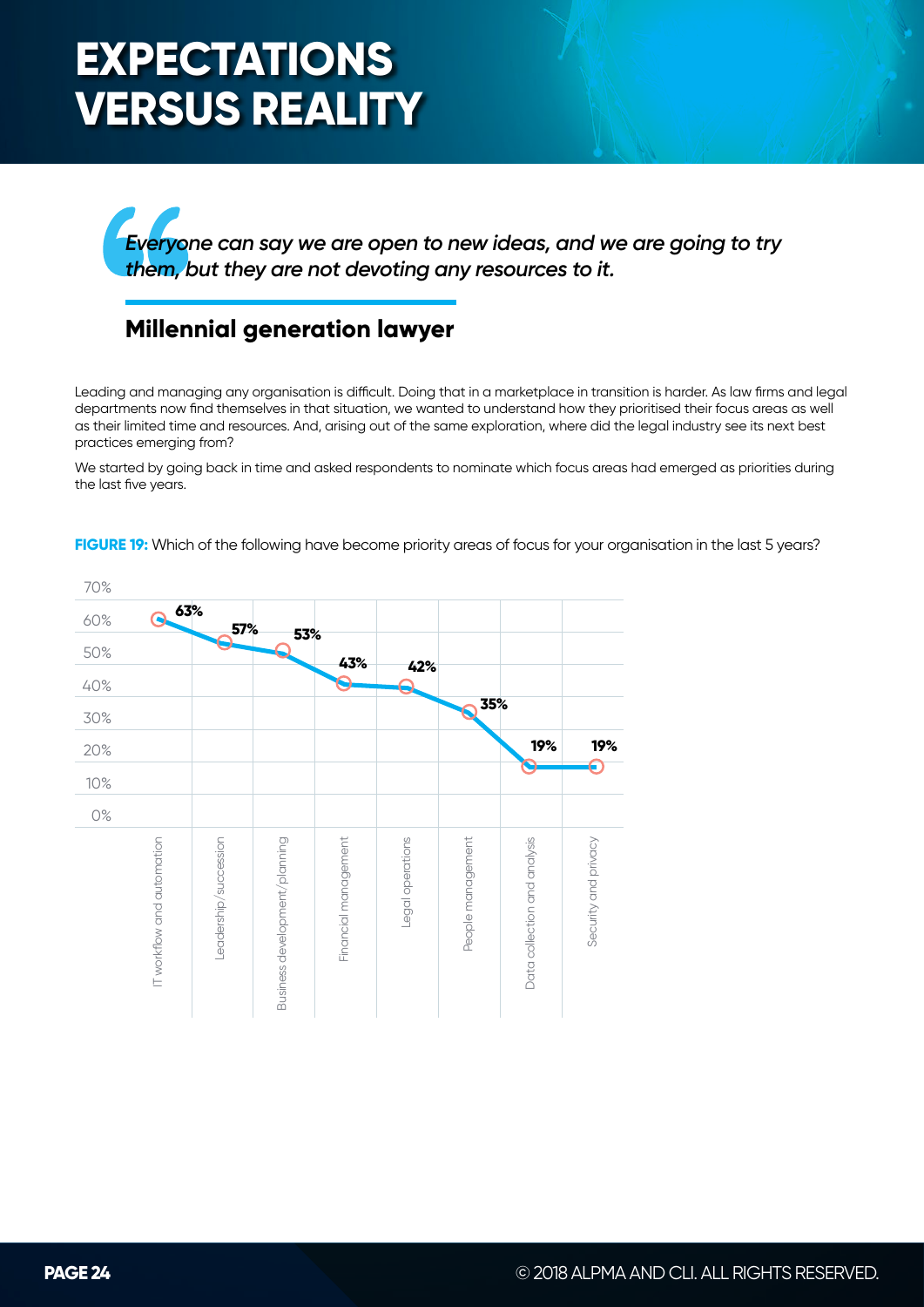## **EXPECTATIONS VERSUS REALITY**

Not surprisingly, technology and its impact on things like workflow and automation topped the list (63 per cent). The related but different areas of data collection and analysis (19 per cent) as well as cyber security and privacy (19 per cent) were at the opposite end of the scale in seventh and eighth place respectively. Leadership and succession (57 per cent) with the related areas of business development and planning (53 per cent) came in at second and third.

We view the top three priorities as being interconnected. While technology has become a pervasive driving force for change in all law firms and legal departments, it has occurred at a time of the "changing of the guard" in leadership from the Baby Boomer population to Generation X and the Millennials. The leadership qualities and styles exhibited by leaders in 2018, are different in many ways from those of leaders in 2013.17 How many law firm leaders anticipated in 2013 that their firm's digital strategy would be rated as high, if not higher, than any other?

As Baby Boomers retire, perhaps a little later than expected because of the global financial crisis, relationships inside and outside a firm or legal department may be in jeopardy. Law firms that have spent too little time planning for the transition of clients to new partners, capturing institutional knowledge in old (video) and new (automated expertise) ways, or focussing on new areas of importance like legal operations, are in danger of underperforming and being left behind. All these areas were identified as important by the respondents to the survey.

However, these priorities were not reflected in the hiring patterns of firms during the last five years and/or in the specialist roles employed to lead and manage these areas of priority.

**FIGURE 20:** Which of the following positions have you created or employed people to fill in your organisation in the last 5 years?

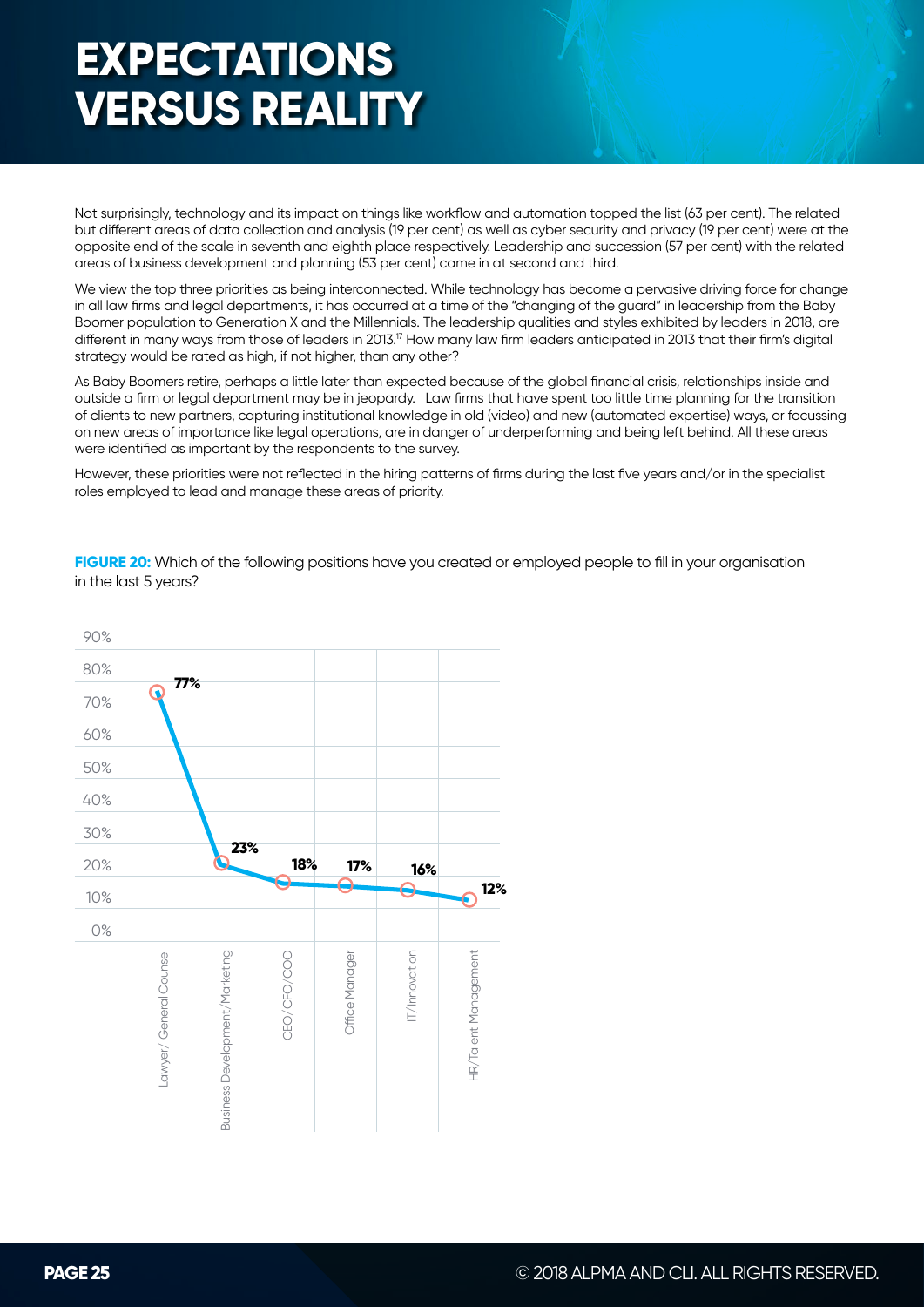## **EXPECTATIONS VERSUS REALITY**

Most law firms and legal departments employed more lawyers and legal counsel. Only 16 per cent of law firms and legal departments created or employed people in IT and innovation roles. There seems to be a clear disparity between what firms and legal departments identified as a priority and who they employed to lead or manage it.

Similarly, only 12 per cent hired additional people in HR or talent management roles. So it seems the professionals most skilled in supporting leadership development and succession planning are not being employed to do it. In contrast, the hiring of business development and marketing professionals, most closely aligned to the comparably identified priority. It is likely this was also reflective of the broader changes in the legal marketplace - the movement of work from law firms to expanded in-house legal departments, the convergence of lawyer panels, and the increase in alternative service providers - all leading to a greater and in some cases urgent need to focus more time and resources on client retention.

So, with the benefit of hindsight and considering the ongoing changes in the legal marketplace, we were curious to know if law firms and legal departments intended to change their hiring patterns in the next three years. Some interesting differences emerged:

- The rate at which new lawyers/general counsel are employed will slow.
- IT/Innovation hires moved into second place from fifth, clearly indicating a belief that these were specialist areas and of increasing importance.
- Administrative roles like office manager, CEO/CFO/COO and marketing/business development moved down the list perhaps because these roles are now well established and viewed as senior management roles which were consequently unlikely to turn over in the next three years.

**FIGURE 21:** Which of the following positions will you create or employ people to fill in your organisation in the next 3 years?

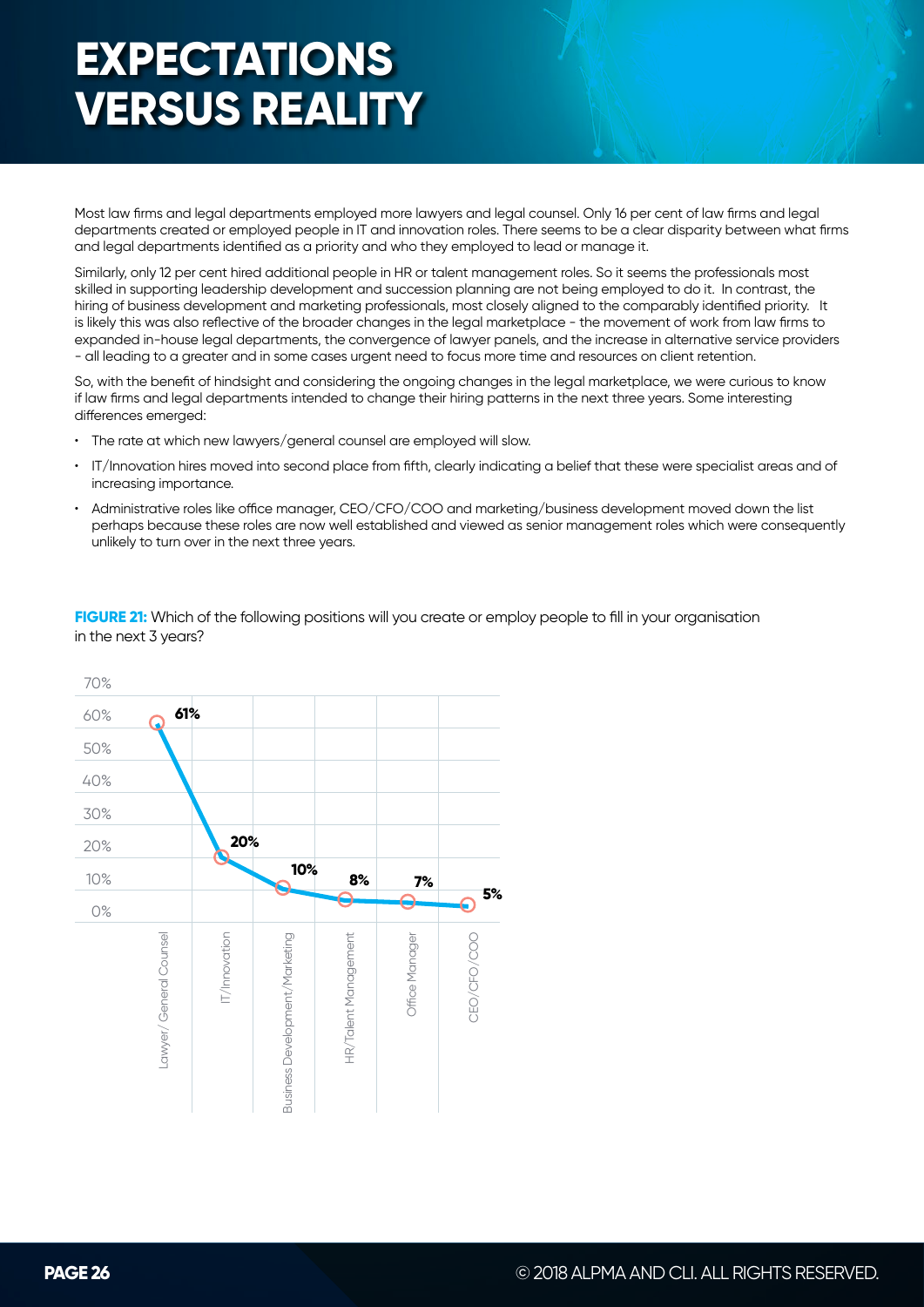*It is one thing to talk to someone's referees. It is another to know they have actually gone through a course of study and you know what they have done within that.*

### **Legal educator and technology expert**

Anticipating that respondents would represent many different professions in the legal industry, we wanted to understand whether industry standards might support the establishment of specialisms and emerging professions within the legal industry. We also enquired as to whether these standards might assist with recruitment and support the development of legal business professional competency frameworks. We wondered if the changing role of lawyers and the consequent need for new and developing capabilities should also be captured in additional qualifications.

If a law firm or legal department wanted to employ someone for a legal innovation position, how would they identify the skills? Should laws firms increase the number of essential lawyer competencies? How would law firms know if a lawyer was, for example, a qualified legal project manager? As law firms developed their legal business professional competencies, could they cut and paste something already developed or did they need to start from scratch? Was there value in creating some consistent industry standards that employers and employees could use? What should be the components of that standard? Who would manage, monitor and certify people for the standards?

Respondents to the survey felt that industry standards were generally helpful (71 per cent) but not the only thing employers referred to in the recruiting process.



#### **FIGURE 22:** Are industry standards helpful or unhelpful in a recruiting process?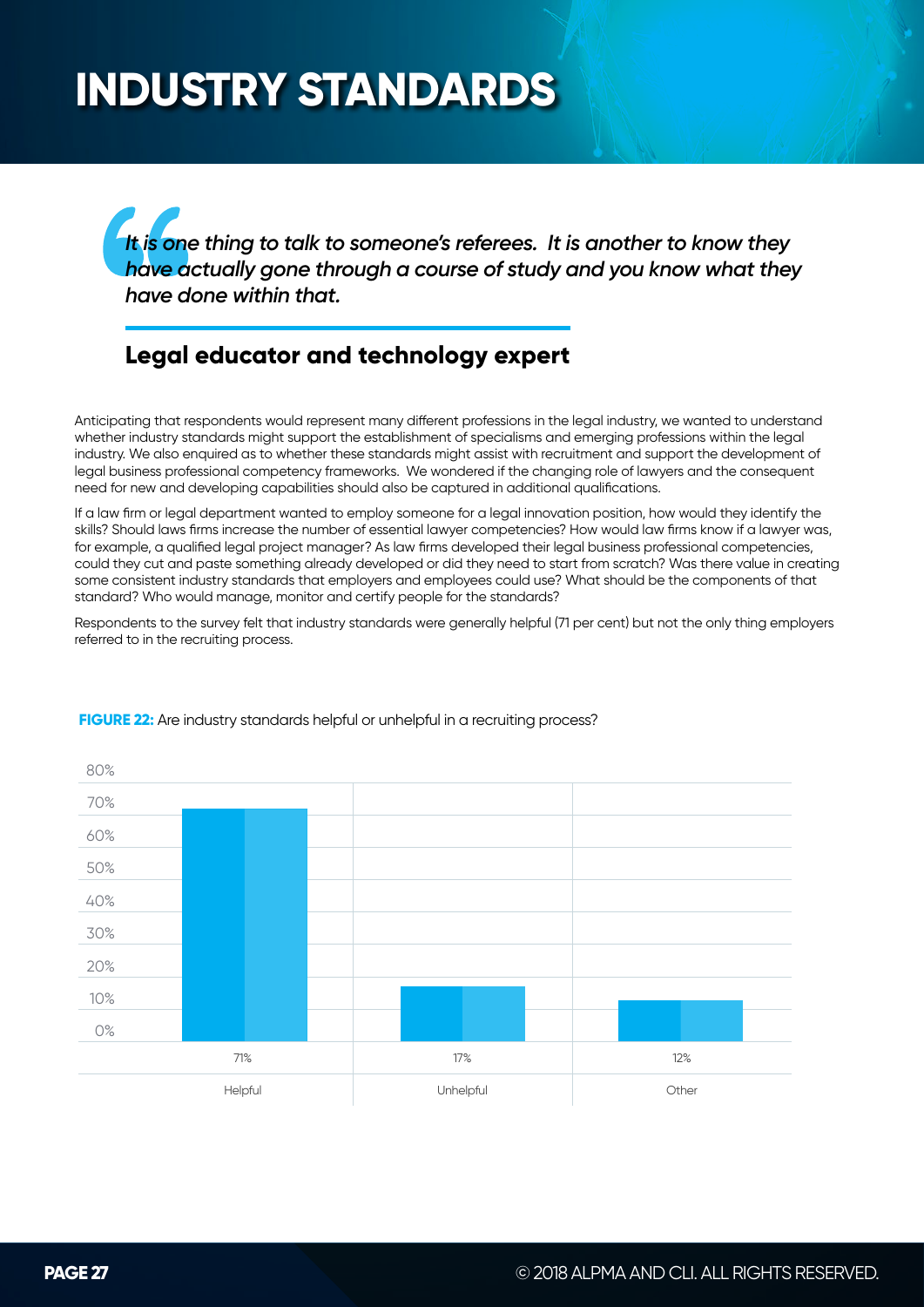What respondents considered important when hiring also differed for lawyers and legal business professionals. For most survey respondents, academic qualifications were the paramount concern when making recruitment decisions about lawyers. However, when hiring for legal business professional roles, a much wider range of qualities and characteristics were sought, the most common being:

- Experience in the role
- Industry experience
- Positive recommendation by a recruitment agency
- Referees and referrals
- Compatibility with the team
- An ability to learn
- Flexibility
- The ability to use technology

*We look for the fit of the person. We are looking if they person will turn up to work. Are they going to give a good effort? Have they got the nous to do the job? What is their attitude like? Are they good at mixing with people? The only difference when we are looking for a lawyer is their qualifications.*

### **Manager of a small law firm**

The survey enquired as to the priority that should be given to the development of new and more relevant industry standards for both lawyers and legal business professionals. Some similarities and differences emerged.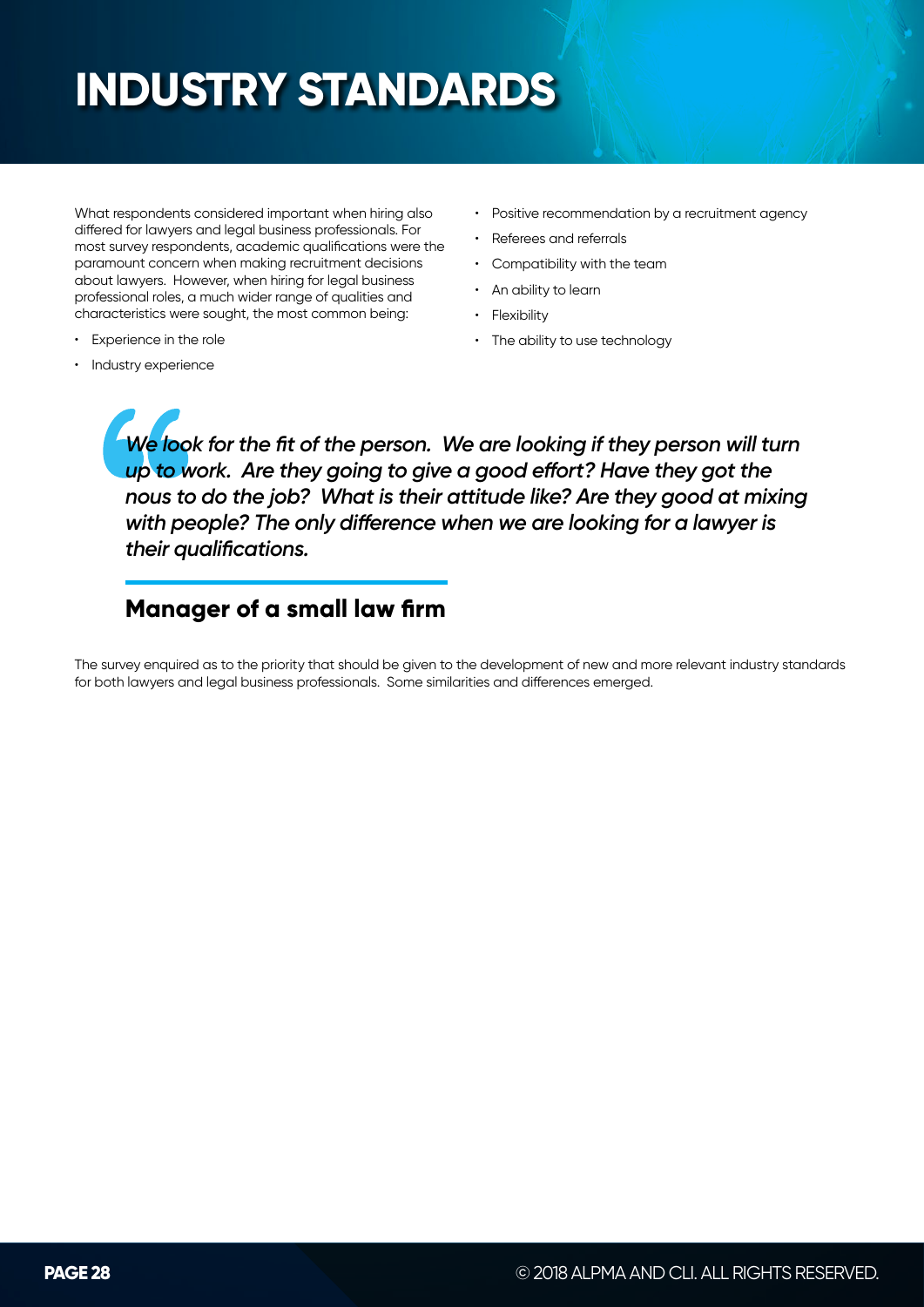| 50% |                                            |                   |            |            |                      |                             |                                              |                                           |     |               |
|-----|--------------------------------------------|-------------------|------------|------------|----------------------|-----------------------------|----------------------------------------------|-------------------------------------------|-----|---------------|
| 40% | 39%                                        |                   |            |            |                      |                             |                                              |                                           |     |               |
| 30% |                                            |                   | 28%        |            | 25%                  |                             |                                              |                                           |     |               |
| 20% |                                            | 32%               | 9          | 28%        | $\ddot{\bullet}$     |                             | 19%                                          |                                           | 13% |               |
| 10% |                                            |                   |            |            |                      | 23%                         |                                              | 17%                                       |     | 9%            |
| 0%  |                                            |                   |            |            |                      |                             |                                              |                                           |     |               |
|     | Legal operations/legal practice management | People management | Leadership | Management | Financial management | <b>Business development</b> | Use of tech tools to assist in work delivery | Augmenting technology into legal practice | ヒ   | Cybersecurity |

**FIGURE 23A:** What industry standards are most needed for lawyers?

**FIGURE 23B:** What industry standards are most needed for legal business professionals working in the legal profession?



For lawyers and legal business professionals, respondents indicated that industry standards in people management and legal operations/legal practice management were high priorities. Thereafter the emphasis in lawyer standards was focused more on leadership and management compared with that of legal business professionals where the emphasis was on the use of technology. Standards in financial management also featured prominently for both groups.

These responses also provided an interesting comparison between skill sets respondents identifying with these different roles:

- The responsibility to demonstrate proficiency with technology was important for all, but the ability to use tech tools and augmentation of technology into practice was a higher priority for legal business professionals.
- Leadership was identified more as a lawyer standard than for legal business professionals.

Having identified the priority areas, the survey asked which organisation was best placed to develop them. There were two clear preferences: 46 per cent nominated an existing legal professional body, (such as ALPMA) followed by 36 per cent who nominated the state law societies.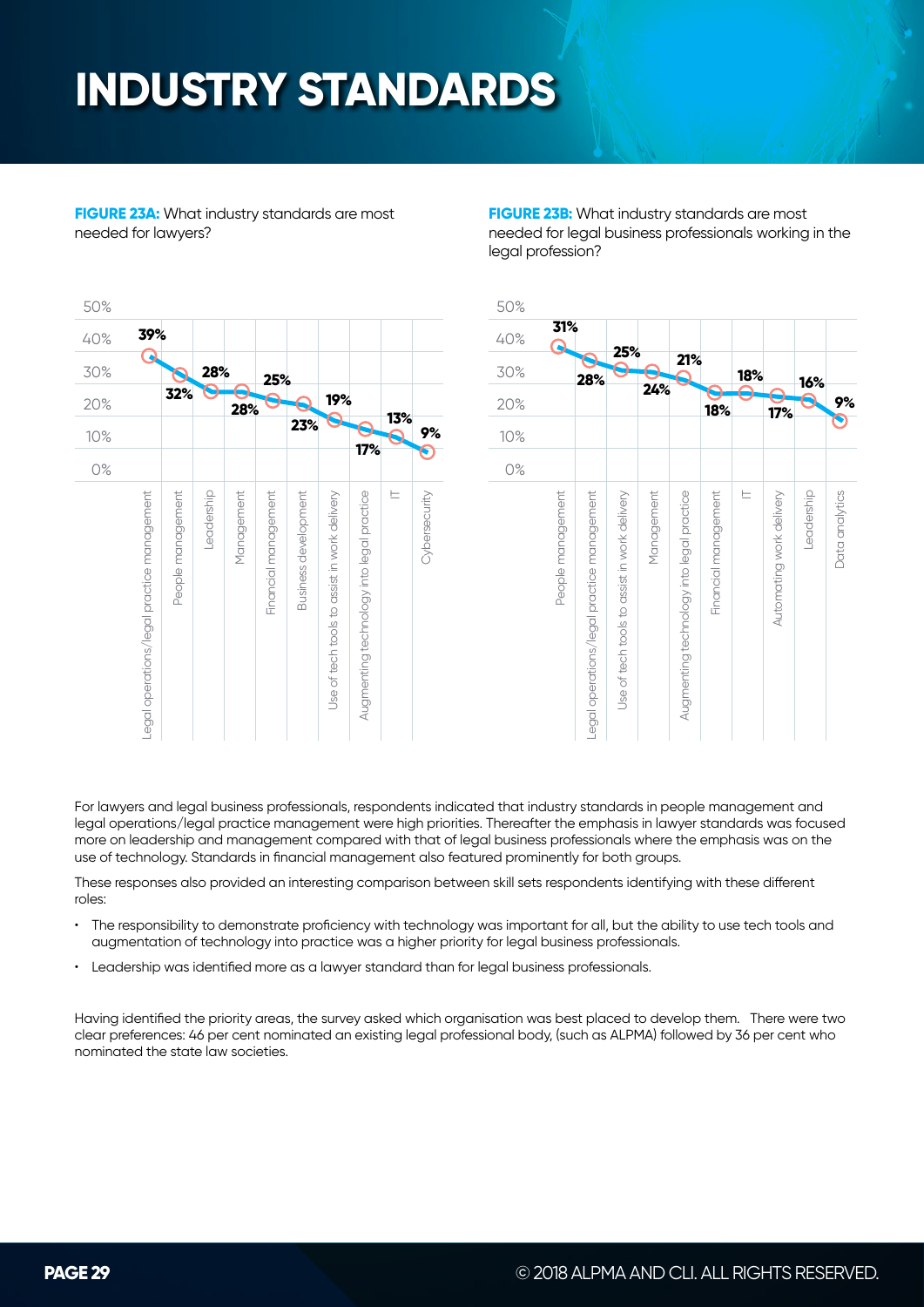50% ∩ 40% **36% 46%** 30% 20% **9% 8%** 10% **1%** ∩ 0% Legal professional association eg. ALPMA State bar associations Other Legal professional association eg. ALPMA State law societies State law societies State bar associations ocal or national government agencies Local or national government agencies

**FIGURE 24:** Which body should develop these industry standards?

The final question put to respondents sought their views on which organisation should manage, monitor and determine compliance with industry standards and, in so doing, act as the certifying body. Again, two clear preferences emerged: 40 percent nominated the state law societies followed by 33 per cent nominating a legal professional association (such as ALPMA).

**FIGURE 25:** Which body should be the certifying body for the new standards?

50% **40%** 40% **33%** Q 30% **19%** 20% 10% **5% 3%** 0%  $\frac{\alpha}{\pm}$ State bar associations Other egal professional association eg. ALPMA Legal professional association eg. ALPMA Other professional associateion eg. HR State law societies State law societies State bar associations professional associateion eg. Other

These responses raise several interesting and important questions for legal educators:

- What is the relationship or balance of academic (theoretical) education versus applied (practical) education for lawyers?
- Should more emphasis be placed in law school on those areas identified as priority areas for standards for lawyers?
- To what extent can or should industry standards from other industries be recognised or serve as standards for roles in the legal industry? For example, is a certification in project management sufficient for legal project management too?
- To what extent should industry standards substitute for or inform competency frameworks inside law firms and legal departments?
- What is the role of micro-credentialing leading to industry certifications in legal practice?
- Who is the appropriate organisation to manage, monitor and certify industry standards?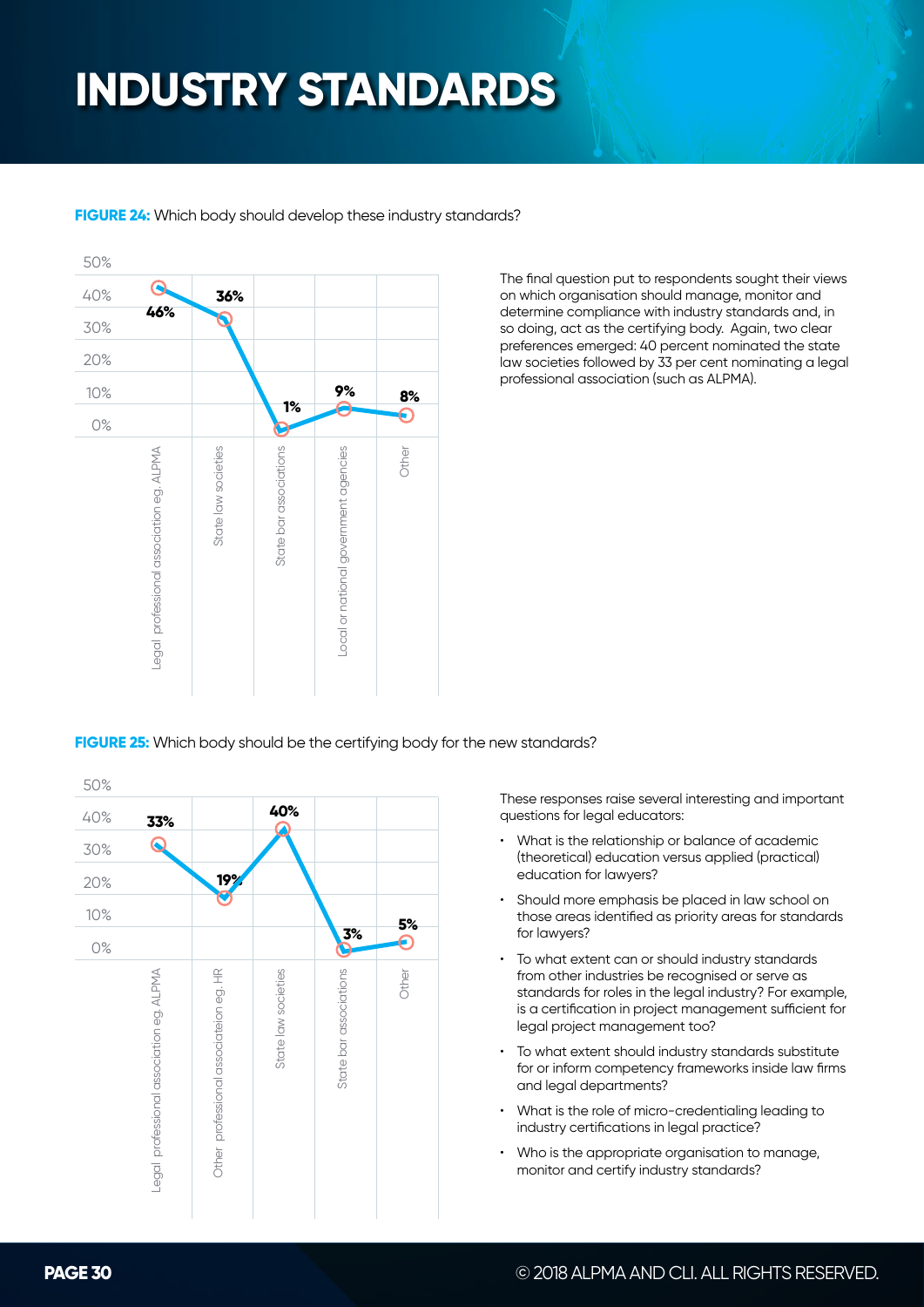### **WHERE DO WE GO FROM HERE?**

*Lawyers tend to think we can pick things up. A lawyer might do a threeday project management course and think they are a project manager, but they are not. And it is a problem when the lawyers are doing the marketing, or the client development. If it is left to the lawyers to do everything, then who is doing the law?*

### **Litigator in a small firm**

Some broad themes emerged from the survey which we have identified as significant and worthy of further consideration by the legal industry. To us, they are the stumbling blocks or sticky issues that could, if managed well, bring about positive tipping points in the industry. Many are not new, but the survey has brought them back into focus and provided empirical support for the pressing need to tackle these soon:

#### **1. Technology and AI are change enablers in the legal industry, not innovation.**

Legaltech and AI are not going away and will continue to dominate and change lawyer and legal work. Technology and AI are not IT problems, they are a strategic and operational reality for the entire firm or legal department. Law firms and legal departments have tended to adopt a reactive strategy to the advances in technology and need to change this approach. There are real opportunities for lawyers, law firms and legal departments that are willing to work proactively and collaboratively with legaltech start-ups, developers and each other. If lawyers don't engage, they will be increasingly displaced.

This is not to suggest all lawyers should become techies, but rather they will need to understand enough to work with techies and other legal professionals to develop new products that meet client demands. Lawyers also need to understand how technology and AI works and operates in their businesses and be able to interrogate, question or query its operation for client matters.

Developing and setting industry standards to focus learning on, and assessment of, these capabilities for all legal professionals might act as a useful catalyst here. This would go beyond the more passive CPD requirements that are emerging for lawyers in this area in some jurisdictions.18

#### **2. Work in law firms and legal departments has changed - and will keep on changing.**

The survey supports what we already knew: that the traditional work of lawyers is decreasing and the legal work for legal business professionals and alternative service providers is increasing.

This need not signal the demise of lawyers, but it does require thoughtful and strategic workforce planning that is intricately connected to the legal business, market, client demands and expectations.

Firms identified the need to focus on technology, leadership, succession planning, business development, legal operations and talent management but much less on data analysis, security and privacy. This raises some critical issues for law firms:

- It is important that law firms move quickly away from just identifying the need to change to implementation. While incremental implementation may be the best way forward for many law firms in the face of resistance, it is important that it does not obfuscate the need for urgency.
- Similarly, the depth of change will require law firms and legal departments to go way beyond examining or re-examining known hot-button issues to quickly working through others they are only just now identifying. The time-lapse between identifying and working through issues has changed – it is shorter, and the market is less tolerant, particularly in the face of the growing number of alternative choices. Those alternative choices also continue to expand their product offerings and market share.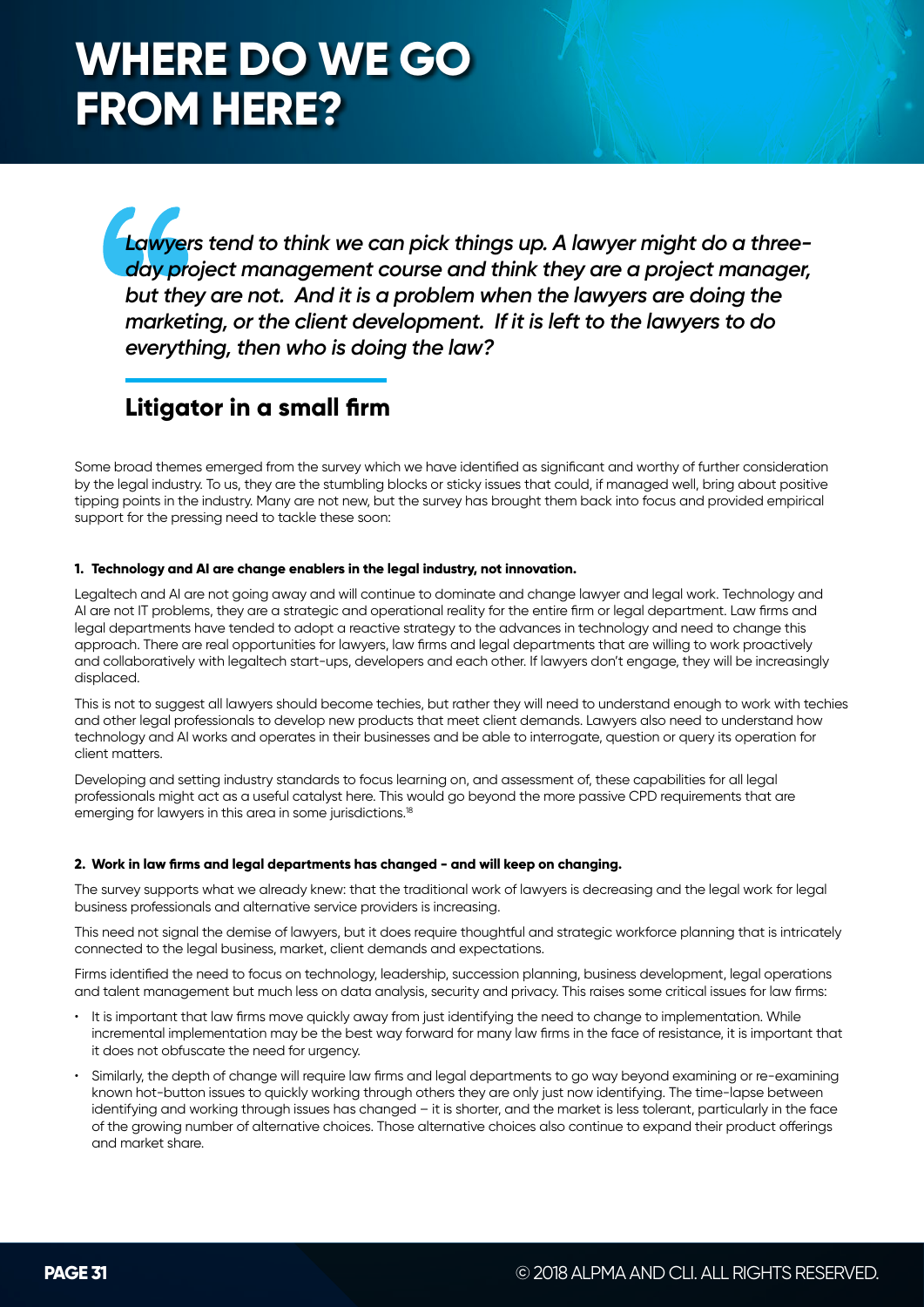### **WHERE DO WE GO FROM HERE?**

The change in work in the legal industry is all encompassing. It is impacting everything and everyone but especially those working in small and mid-sized firms who are currently mid-career. Developing new capabilities has become the responsibility of every employer and employee, and they should feel a sense of urgency about it. The future of legal work will not be found in cloning the current legal workforce or doing more the same way!

#### **3. Law firms are multi-disciplinary workplaces requiring diverse teams of talented specialists to collaborate to deliver work product.**

While this is not new, the range and level of skill needed to deliver legal services that meet client expectations today, is new. Consequently, the expectations of a more diverse, experienced and/or educated workforce, and for equality of opportunity at work, is different and new. If those opportunities are not available in law firms, then that talent will move on. And when professionals move on, they usually become more expensive when you need to hire them back! This is going to be a game changer for law firms.

Lawyers have never been, and increasingly will not be, the only income producers in a law firm. Work needs to be distributed to whoever can do it most effectively and efficiently inside (insourcing) or outside (outsourcing) the firm. Those firms that recognise these legal business professional skills and provide equal opportunities for their lawyers and all other legal professionals, will retain great people. Those that do not, will lose them. There are an increasing number of choices where talented professionals can pursue their careers in the legal industry - in legal departments, legal start-ups or alternative service providers - and these employers often offer work environments that are more inclusive, creative, innovative, less hierarchical and bureaucratic and more flexible than law firms.

*The increased use of [legal business professionals] is a good thing because it drives better and more cost-effective results for clients.*

**Lawyer in a small firm**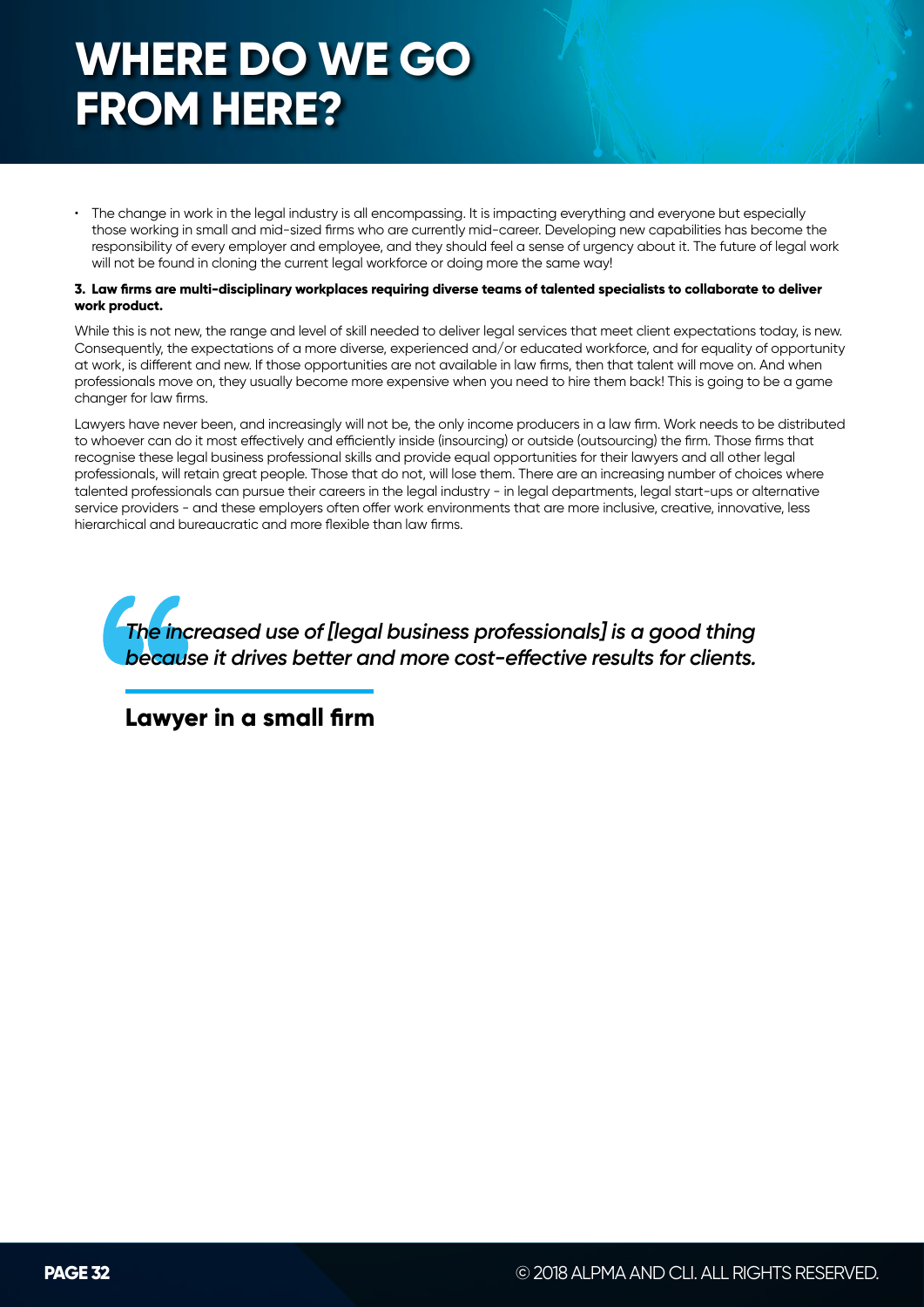#### **LOCATION**

While the target group for the survey was primarily Australian firms and legal departments, a significant number of responses were received from international firms, including those based in New Zealand. For the purposes of this survey, national firms were defined as those with operations in more than one Australian capital city. International firms included those that had operations in Australia and overseas.



#### **FIGURE 26:** Location of respondents

Most of the respondents were from New South Wales (30 per cent), with Western Australia (17 per cent) and international firms (15 per cent) rounding out the top three. Several international firms were global practices with offices in most Australian cities. Almost without exception, the international firms had offices in both Sydney and Melbourne.

National firms operated in two or more Australian states but had no international offices. Several had offices in every major city as well as larger regional locations. Others had two offices in separate cities in Australia. Like international firms, most national firms had representation in Sydney, while many had offices in both Sydney and Melbourne.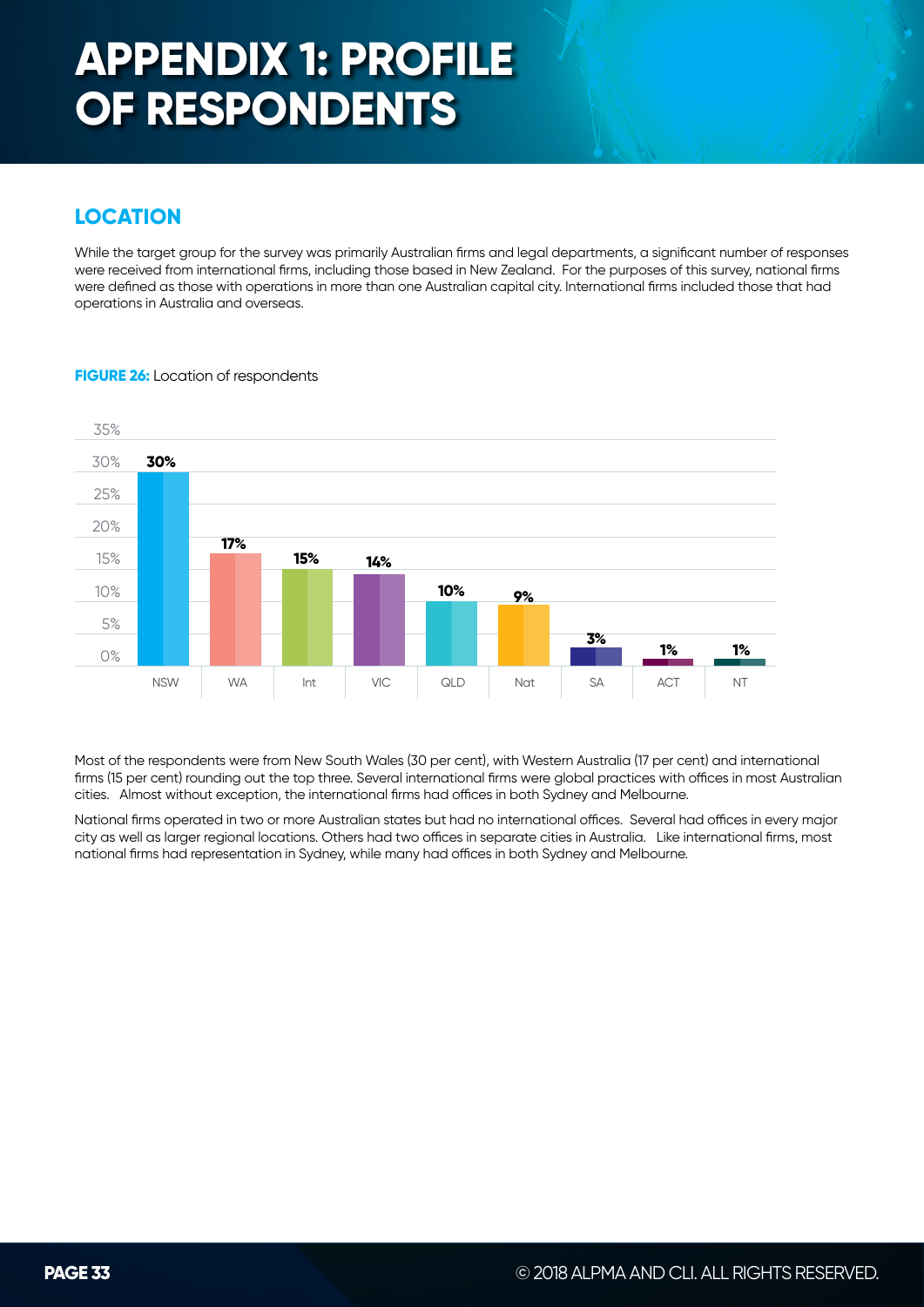#### **FIGURE 27:** Metropolitan v Region/Rural



Most respondents where headquartered in metropolitan locations<sup>1</sup>. Fifteen per cent of respondents were in regional or rural locations.

#### **SIZE AND FUNCTION OF ORGANISATIONS**

![](_page_33_Figure_5.jpeg)

**FIGURE 28:** Size and function of respondents' organisations

1 For international and national firms, an assumption was made that the firm's headquarters is located within one of its metropolitan locations.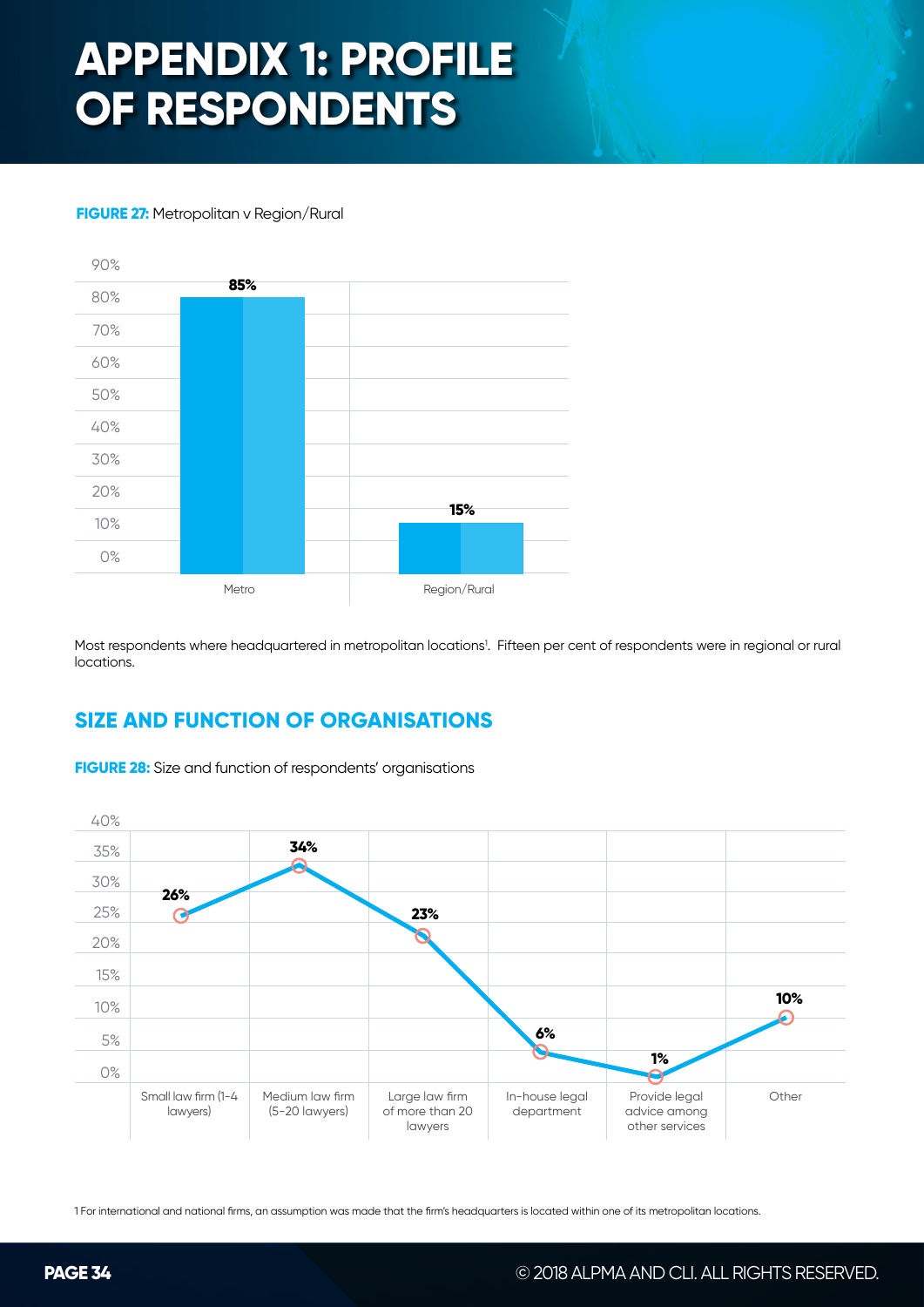Eighty-three per cent of responses came from law firms, while six per cent were submitted on behalf of in-house legal departments of companies or government agencies. One in 10 responses came from organisations that were neither law firms nor in-house legal departments. These respondents represented a broad cross section of the legal industry and included alternative dispute resolution companies, community legal centres as well as legal education providers. Only one percent of respondents were from multi-disciplinary organisations, such as consulting or accounting firms that provided legal advice in addition to other services.

Mid-sized firms were the most common respondent group, defined as having between 5-20 lawyers. Nearly a quarter of the law firms that responded were large and employed more than 20 lawyers. Another quarter of respondents were from small firms which included sole practitioners.

The categorisation of law firms was based on the traditional metric of the number of lawyers employed and not the total number of employees (i.e., lawyers and legal business professionals).

#### **PERSONAL PROFILE OF RESPONDENTS**

Respondents were asked to provide background information about themselves, so comparisons could be made between responses based on gender, education, age and job function.

![](_page_34_Figure_6.jpeg)

#### **FIGURE 29:** Gender of respondents

Women respondents to the survey outnumbered men approximately two to one.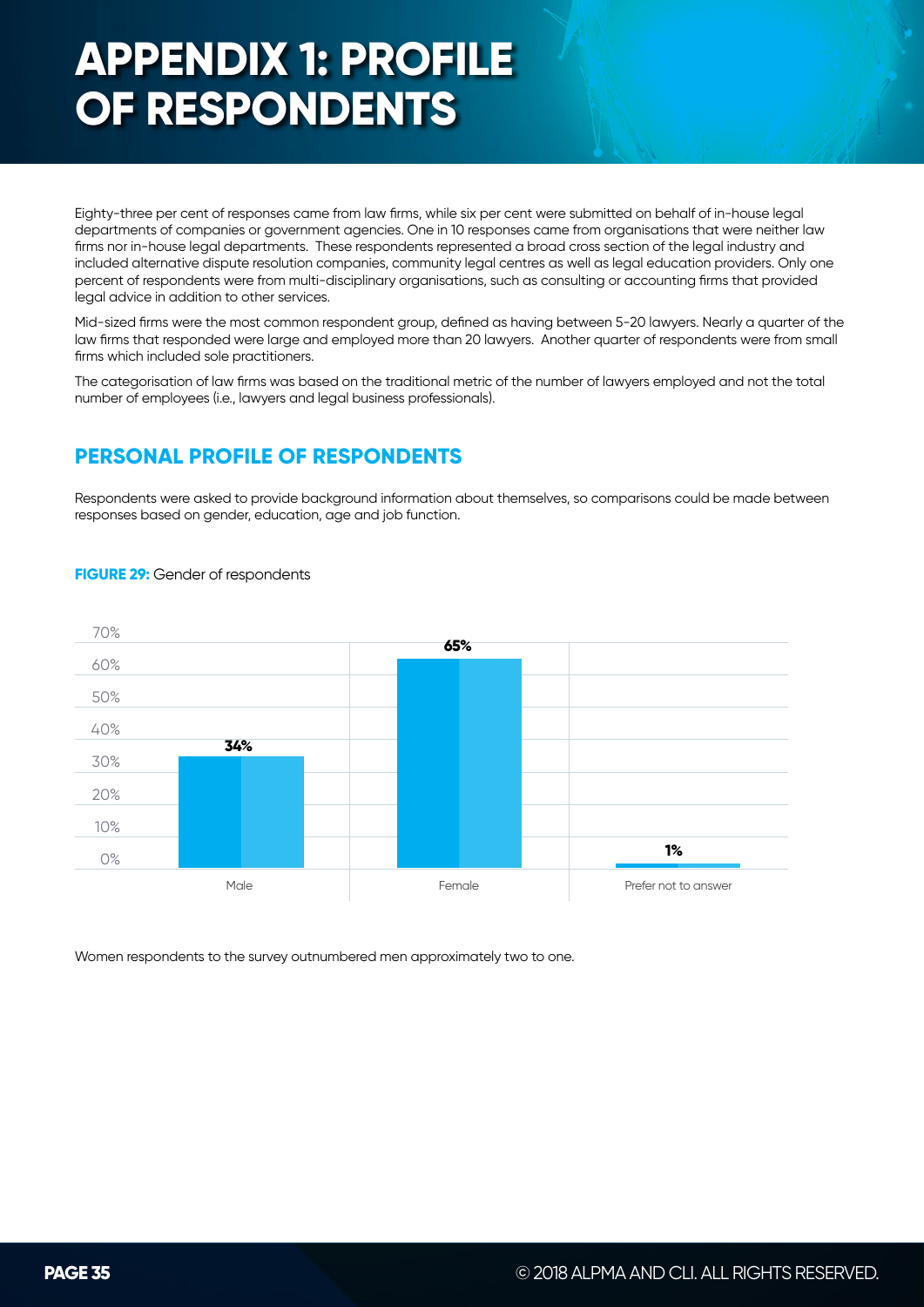#### **FIGURE 30:** Job function by gender

![](_page_35_Figure_2.jpeg)

There were noticeable differences in the roles the male and female respondents undertook within their organisations. The percentage of women who were CEOs was five per cent compared with 10 per cent for male respondents. A further 19 per cent of men identified themselves as C-level executives, compared to 17 per cent of female respondents.

Men were four times more likely to be engaged in an IT role than women. This contrasts with the number of women in technology in Australia where men outnumber women two to one.<sup>2</sup>

The survey found 55 per cent of female respondents worked as lawyers/general counsel, compared to 49 per cent of males. This is consistent with the growing number of women working as lawyers/general counsel in Australia.

![](_page_35_Figure_6.jpeg)

#### **FIGURE 31:** Age of respondents

 2 See Davidson Technology Diversity Report 2016, Press Release at: http://www.wit.org.au/resources/Documents/Davidson%20Technology%20Releases%20 Diversity%20Report\_JUNE2016.pdf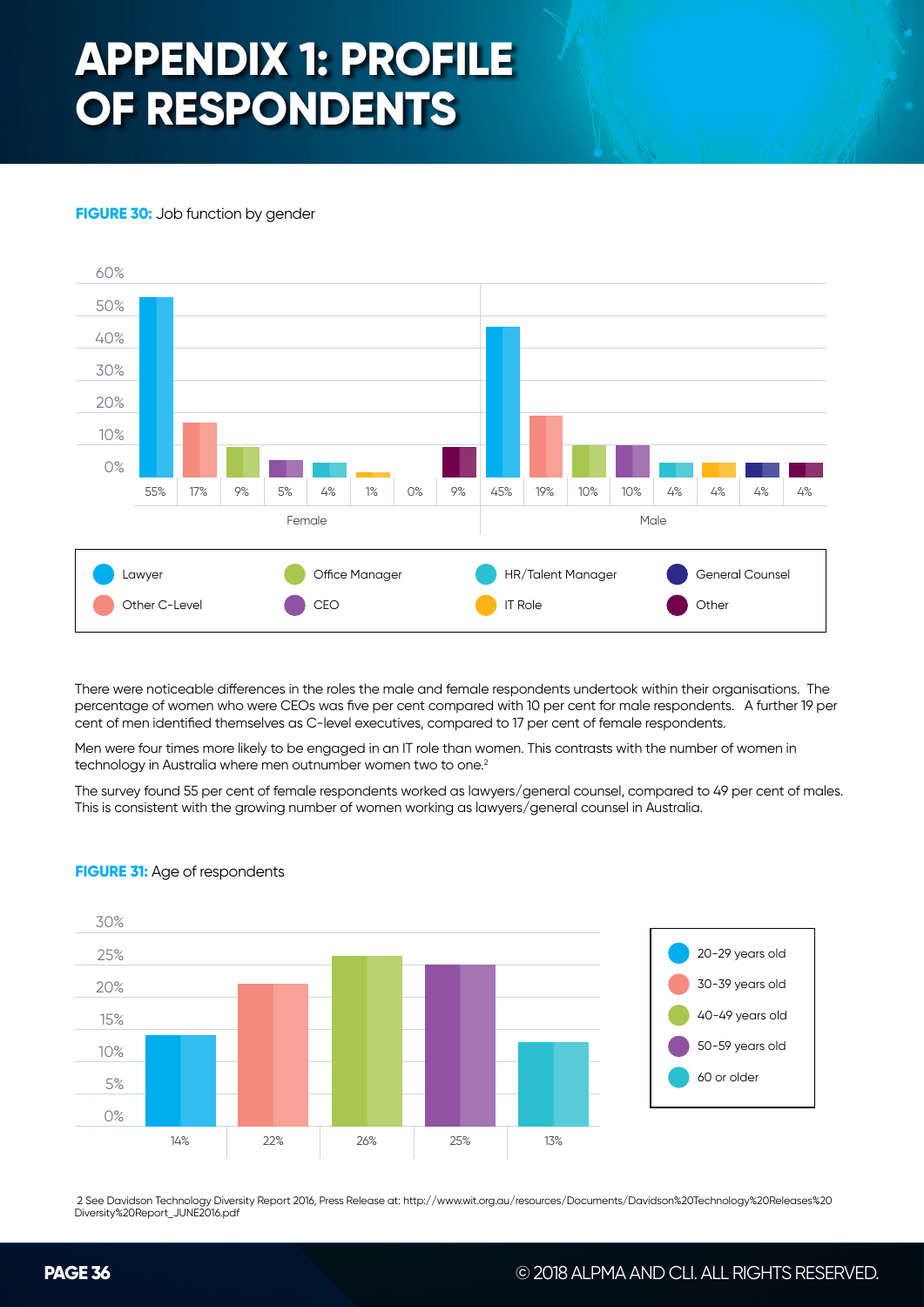The survey respondents were drawn from a broad cross section of ages, generations and career stages. Mid-career professionals – aged between 30-49 (48 per cent) and experienced professionals - aged 50 – 59 years (25 per cent), represented most of the respondents. Respondents aged 20-29 years (14 per cent) and 60 years or older (13 per cent) were represented in similar numbers.

#### **FIGURE 32:** Education level of respondents

![](_page_36_Figure_3.jpeg)

Those respondents with a tertiary level education dominated the survey with 84 per cent holding either a university degree or post graduate qualification.

![](_page_36_Figure_5.jpeg)

![](_page_36_Figure_6.jpeg)

Most of the respondents were lawyers (53 per cent) with another 39 per cent working in an administrative role. A large proportion of respondents were in C-Suite management roles – such as CEO, CFO, and COO. The eight per cent of respondents that identified as "Other" were employed in a wide range of roles including lecturers, compliance officers, policy officers, marketing executives and dispute resolution practitioners.

#### **FIGURE 33:** Role of respondents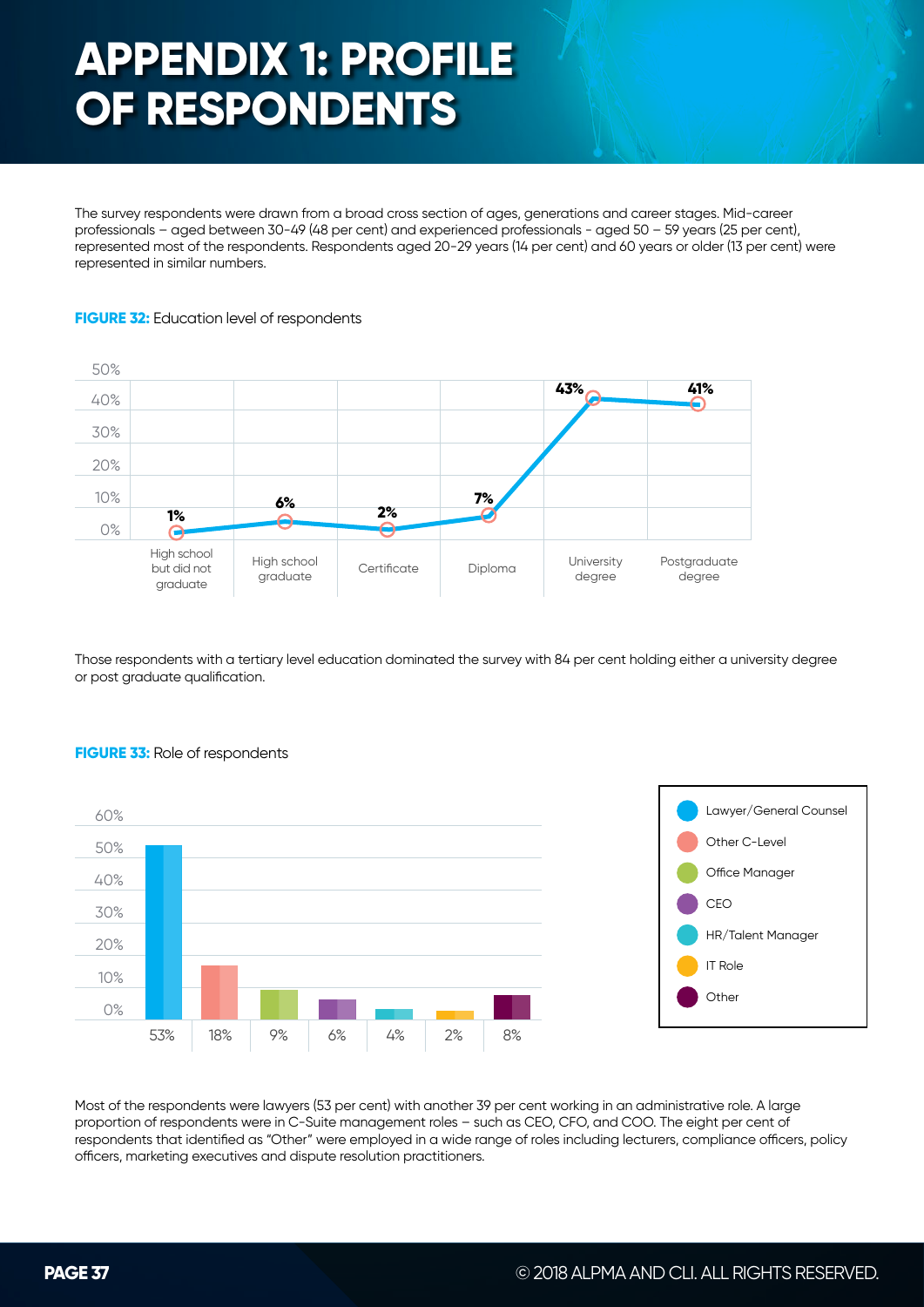## **ACKNOWLEDGMENTS**

#### **ABOUT ALPMA**

The Australasian Legal Practice Management Association (ALPMA), is the peak body representing managers and lawyers with a legal practice management role. ALPMA provides an authoritative voice on issues relevant to legal practice management. Members of ALPMA provide professional management services to legal practices in areas of financial management, strategic management, technology, human resources, facilities and operational management, marketing and information services and technology.

#### **FOR ALPMA**

**Fiona Croswell**

Learning & Development Manager +61 425 277 883 / f.croswell@alpma.com.au www.alpma.com.au

#### **ABOUT THE CENTRE FOR LEGAL INNOVATION**

The Centre for Legal Innovation (CLI) was established by The College of Law in 2016. The objective of the CLI is to act as an incubator for approaches to the digital transformation of legal practice. The Centre undertakes practice related research, provides opportunities for the professions to discuss and debate the changes taking place in the legal industry, share experiences, and find solutions that best support them in remaining relevant and competitive in a new and evolving legal marketplace.

#### **FOR CLI**

**Terri Mottershead Director** + 61 438355427 / tmottershead@collaw.edu.au www.cli.collaw.com

#### **ABOUT THE AUTHORS**

#### **Terri Mottershead**

As the Director for the Centre of Legal Innovation (Australia, New Zealand and Asia) at The College of Law, Terri works internationally with leaders of law firms, legal associations, law schools, and lawyers, supporting their transition to, and building a pipeline of exceptional talent for, new law. She has been a thought leader and innovator in legal strategic talent management and development for more than 20 years.

Prior to joining the Centre, Terri was a practising lawyer and subsequently led the in-house talent management departments for law firms and legal associations in Asia and the US. She has also led or taught on practical legal education initiatives in law schools in Asia, Australia and the US. In 2010, Terri founded Mottershead Consulting in the US, and later expanded it to Australasia, to focus on supporting lawyers, legal specialists and law firms in identifying, developing and transitioning their capabilities and practices to the "new normal" legal services market.